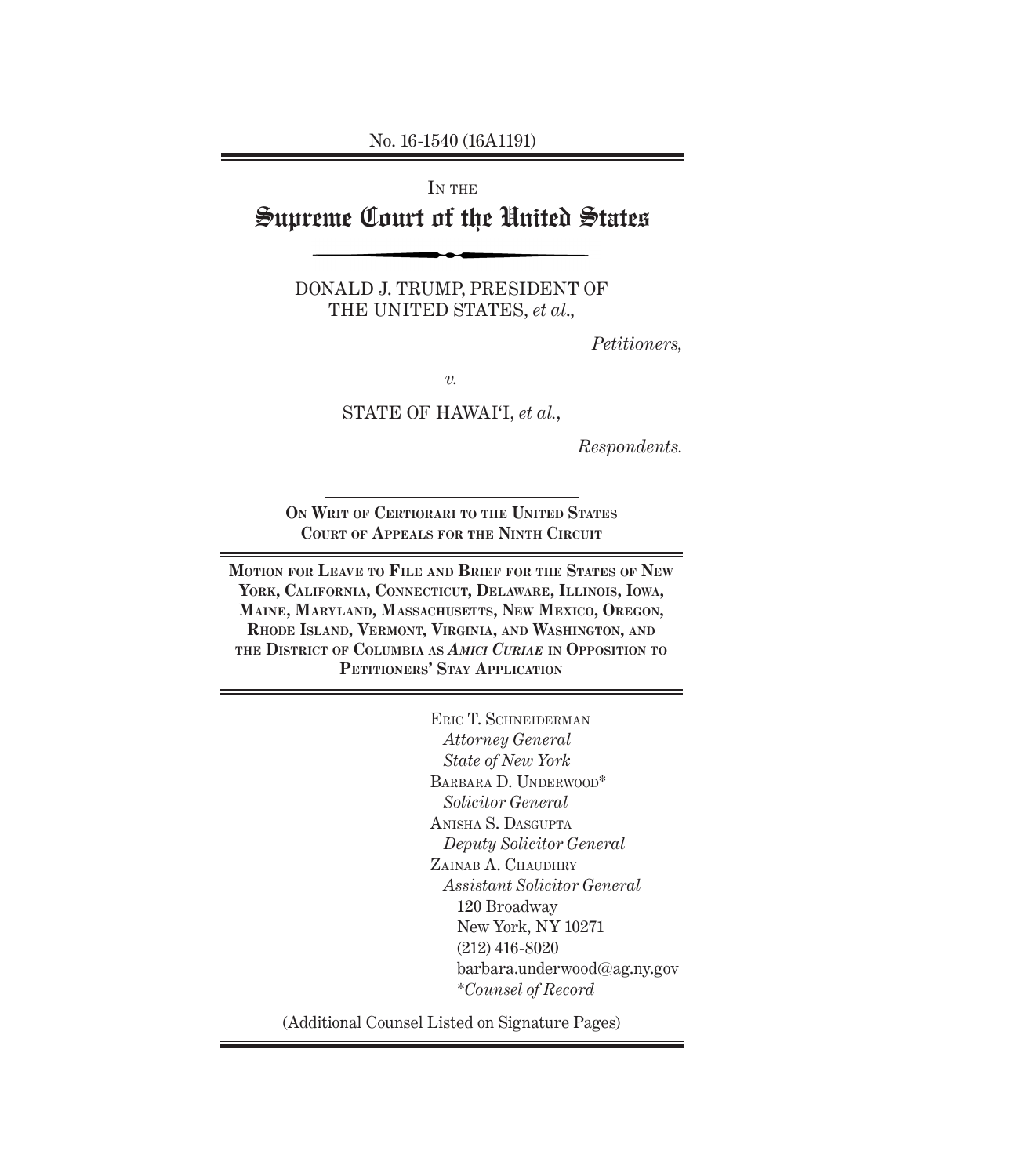#### **MOTION FOR LEAVE TO FILE**

The States of New York, California, Connecticut, Delaware, Illinois, Iowa, Maine, Maryland, Massachusetts, New Mexico, Oregon, Rhode Island, Vermont, Virginia, and Washington, and the District of Columbia move this Court for leave to file the enclosed brief as amicus curiae in opposition to defendants' stay application,1 without 10 days' advance notice to the parties of amici's intent to file as ordinarily required by Supreme Court Rule 37.2(a). In light of the extremely expedited briefing schedule set by the Court, it was not feasible to give 10 days' notice. All parties have consented in writing to the filing of the brief without such notice.

On June 26, 2017, this Court granted certiorari in this case and another case addressing the legality of certain provisions of Executive Order No. 13,780, 82 Fed. Reg. 13,209 (Mar. 9, 2017), and partly granted the federal government's request for a stay of the nationwide preliminary injunctions entered in these cases. The Court left in place that part of the injunctions that restrained enforcement of the Order's temporary ban on the entry to the United States of nationals from six majority Muslim countries, or any refugees, where the foreign national seeking admission has a "bona fide relationship with a person

<sup>&</sup>lt;sup>1</sup> The defendants in this action are: Donald J. Trump, as President of the United States; the United States Department of Homeland Security; John F. Kelly, as Secretary of Homeland Security; the United States Department of State; Rex Tillerson, as the Secretary of State; and the United States. This motion refers to them collectively as "defendants" or "the federal government."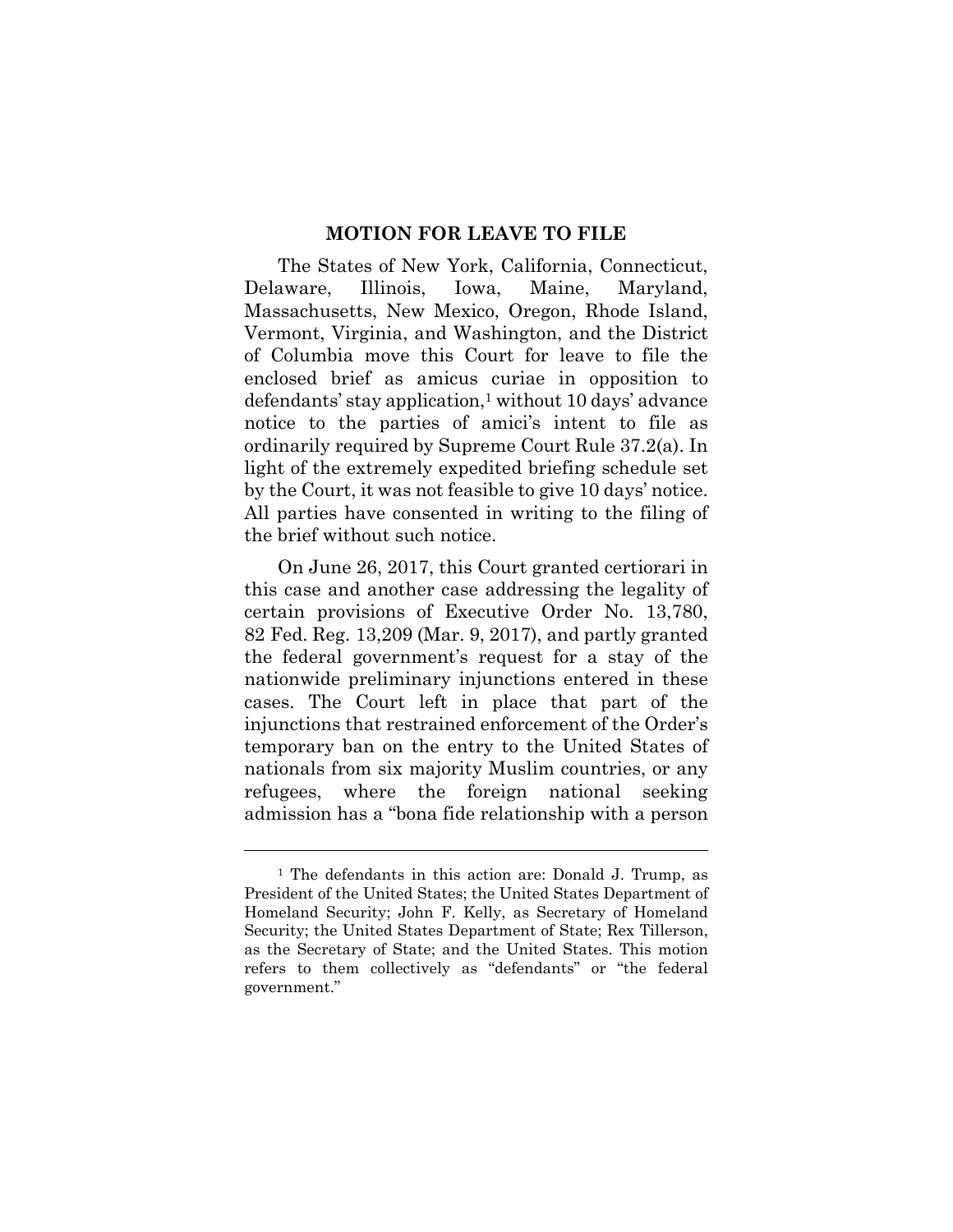or entity in the United States." *Trump v. Int'l Refugee Assistance Project*, 137 S. Ct. 2080, 2088 (2017). The Court explained that such a relationship can be either "a close familial relationship" with "a person" in the United States, or a "formal, documented" relationship with an entity or organization that was "formed in the ordinary course." *Id.*

Thereafter, the federal government issued guidance narrowly defining the qualifying family relationships. Plaintiffs then challenged that guidance, moving the district court for—among other things—enforcement of the remaining portion of its preliminary injunction, pending this Court's review of the merits in October 2017. On July 13, 2017, the district court held that the federal government's restrictive definition conflicted with this Court's decision of June 26 and partly granted plaintiffs' motion. Defendants now move in this Court for clarification of this Court's June 26 ruling and a stay of the district court's July 13 order pending judicial review.

As set forth in the enclosed brief, the undersigned amici States and our residents will suffer irreparable harms if the July 13 order enforcing the injunction is stayed. The interest of the amici States arises from the fact that many provisions of the Executive Order have threatened and already caused substantial harm to our States, hospitals, universities, businesses, communities, and residents as litigation over the Order's legality continues. While this Court's June 26 decision to leave important aspects of the injunction in place provides critical protection to the state interests endangered by the Order, the amici States have a strong continuing interest in ensuring that this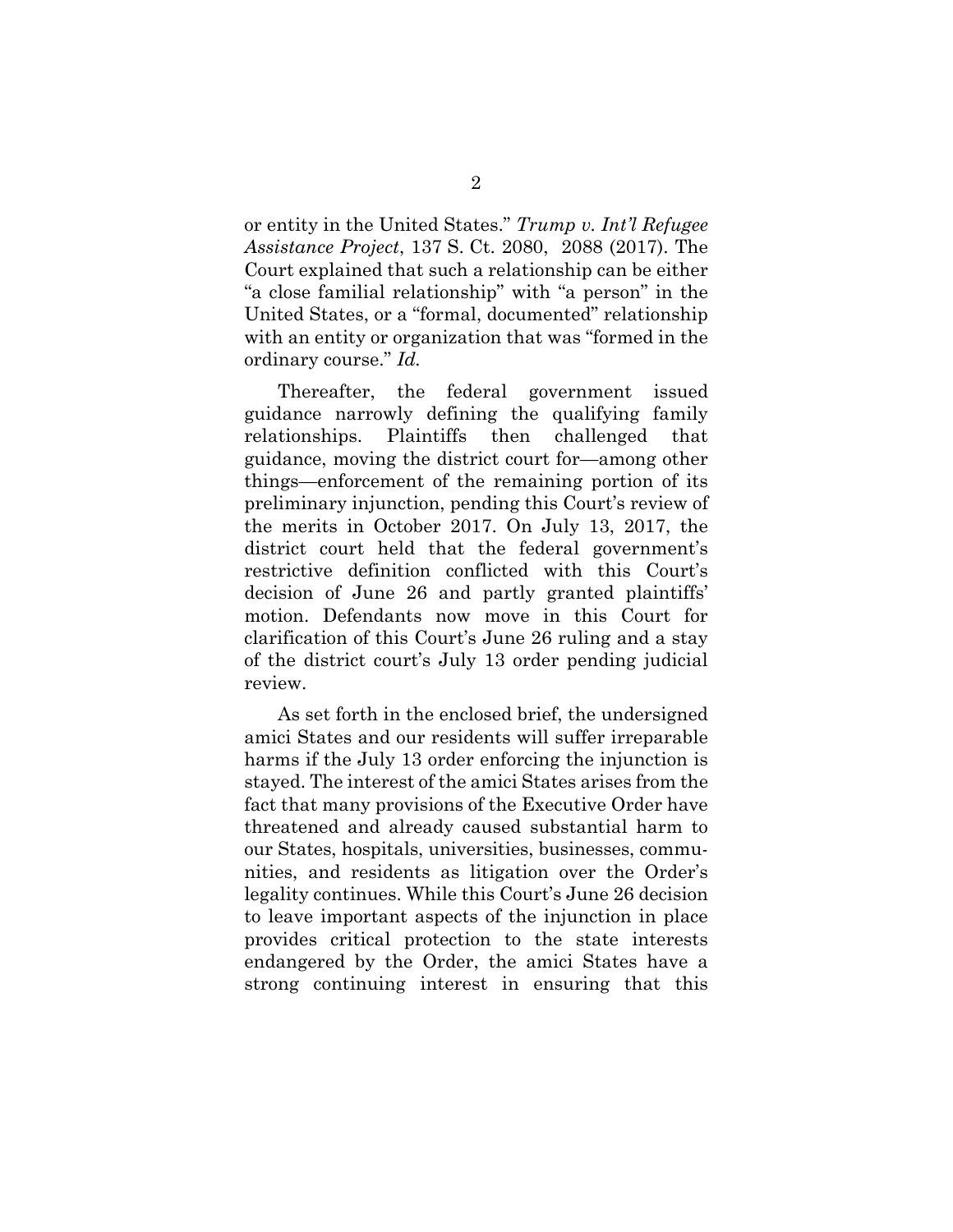protection is not diminished by the federal government's restrictive interpretation of the June 26 ruling, which is inconsistent with the ruling's meaning and purpose.

Consequently, the amici States have a distinct perspective on the harms threatened by a stay of the July 13 injunction, and the justifications for preserving the status quo while any judicial review of that order proceeds, that may be of considerable assistance to the Court. We have asserted and documented these harms in briefs in this Court opposing a stay of the initial preliminary injunction,2 as well as in numerous other cases challenging this Executive Order3 and its predecessor.4 Pursuant to Supreme Court Rule 37.1, the undersigned amici States therefore seek to file this brief in order to demonstrate that granting a stay of the July 13 injunction as requested by defendants will result in irreparable harm to our States and residents.

l

<sup>4</sup> *See Washington v. Trump*, 17-cv-00141, 2017 WL 462040, at \*2-\*3 (W.D. Wash. Feb. 3, 2017) (enjoining travel and refugee bans), *stay pending appeal denied*, 847 F.3d 1151 (9th Cir. 2017); Mass. & N.Y. Amicus Br. (15 States and D.C.), *Washington v. Trump*, No. 17-141 (9th Cir. 2017), ECF No. 58-2; *Aziz v. Trump*, No. 17-cv-116, 2017 WL 580855, at \*11 (E.D. Va. Feb. 13, 2017) (enjoining travel ban as applied to Virginia).

<sup>2</sup> Va. Amicus Br. (16 States and D.C.), *Trump v. IRAP*, Nos. 16A1190, 16A1191 (Sup. Ct. June 21, 2017).

<sup>3</sup> *See* Second Am. Compl., *Washington v. Trump*, No. 17-cv-00141-JLR (W.D. Wash. Mar. 16, 2017) (challenge by Washington, California, Oregon, New York, Maryland, and Massachusetts, stayed pending appeal in *Hawaii v. Trump*), ECF No. 152; Ill. Amicus Br. (16 States and D.C.), *Hawaii v. Trump*, No. 17-15589 (9th Cir. Apr. 20, 2017), ECF No. 125; Va. & Md. Amicus Br. (16 States and D.C.), *IRAP v. Trump*, No. 17-1351 (4th Cir. Apr. 19, 2017), ECF No. 153.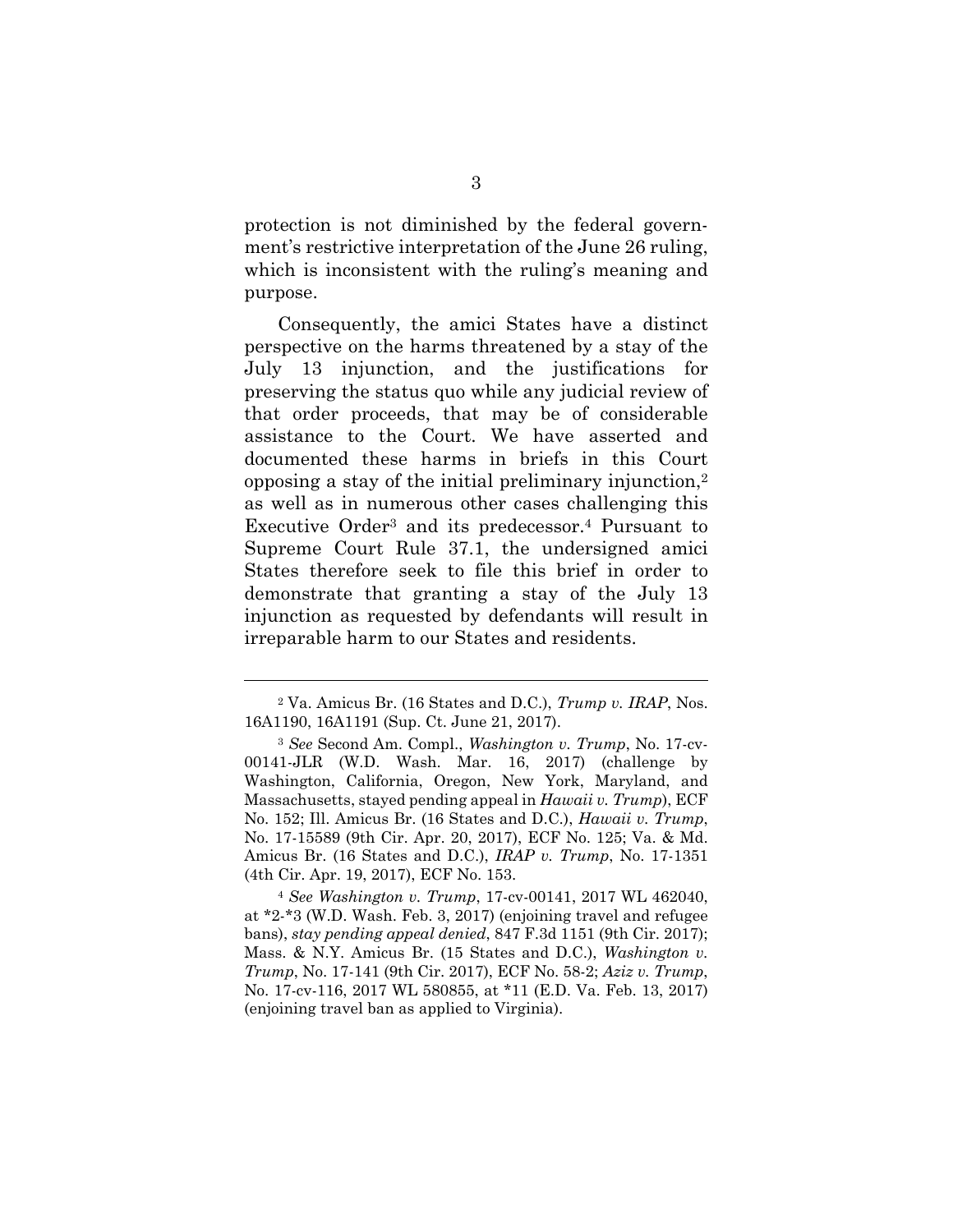### **CONCLUSION**

The Court should grant amici curiae leave to file the enclosed brief in opposition to defendants' stay application.

> ERIC T. SCHNEIDERMAN  *Attorney General State of New York* BARBARA D. UNDERWOOD\* *Solicitor General* ANISHA DASGUPTA *Deputy Solicitor General*  ZAINAB A. CHAUDHRY *Assistant Solicitor General*  barbara.underwood@ag.ny.gov

July 2017 \* *Counsel of Record*

(*Counsel listing continues on next page*)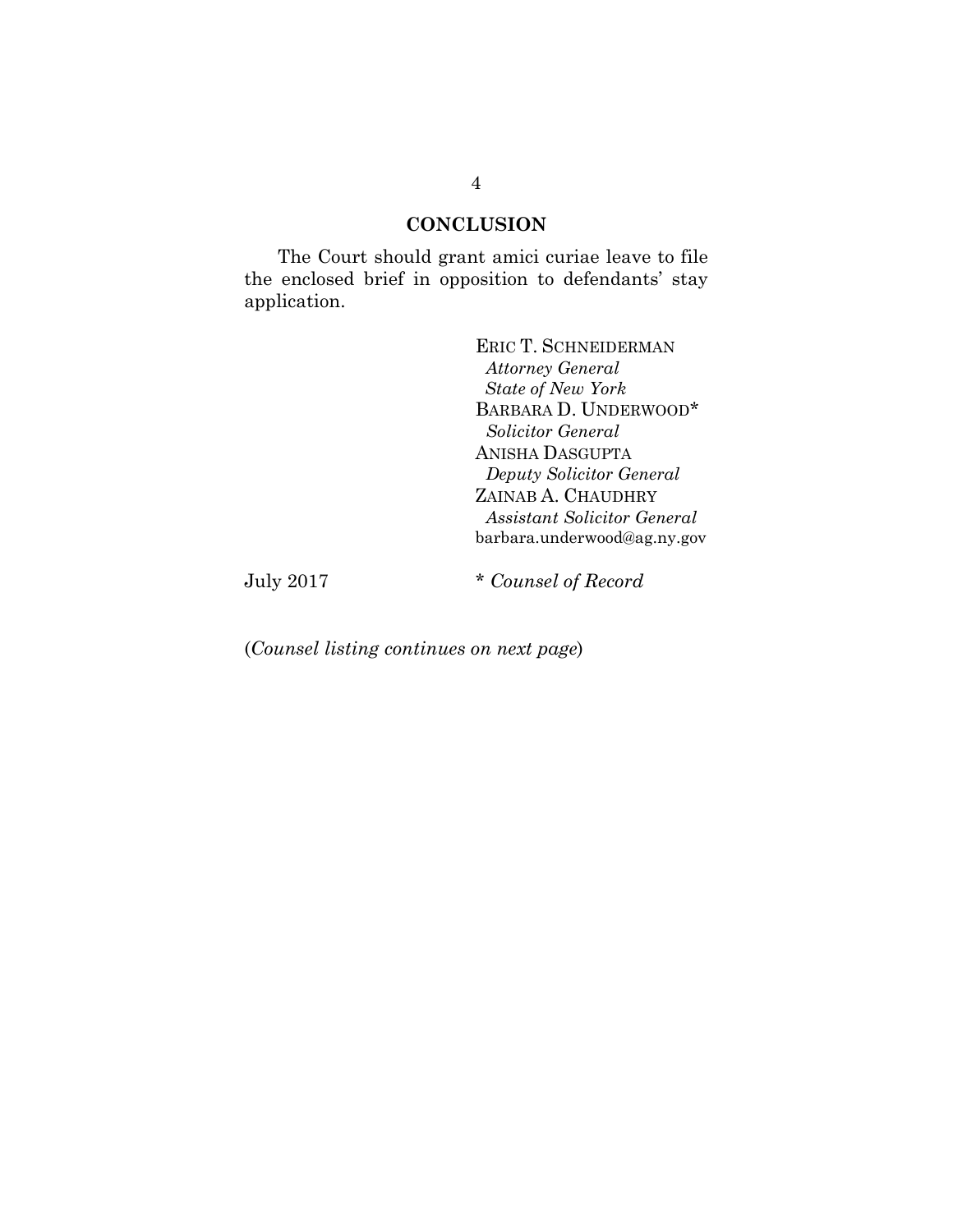XAVIER BECERRA *Attorney General State of California* 1300 I Street Sacramento, CA 95814

GEORGE JEPSEN *Attorney General State of Connecticut* 55 Elm Street Hartford, CT 06106

MATTHEW P. DENN *Attorney General State of Delaware* Carvel State Bldg., 6th Fl. 820 N. French Street Wilmington, DE 19801

LISA MADIGAN *Attorney General State of Illinois*  100 W. Randolph Street, 12th Fl. Chicago, IL 60601

THOMAS J. MILLER *Attorney General State of Iowa*  1305 E. Walnut Street Des Moines, IA 50319

JANET T. MILLS *Attorney General State of Maine* 6 State House Station Augusta, ME 04333

BRIAN E. FROSH *Attorney General State of Maryland* 200 Saint Paul Place Baltimore, MD 21202

MAURA HEALEY *Attorney General Commonwealth of Massachusetts* One Ashburton Place Boston, MA 02108

HECTOR BALDERAS *Attorney General State of New Mexico* 408 Galisteo Street Santa Fe, NM 87501

ELLEN F. ROSENBLUM *Attorney General State of Oregon* 1162 Court Street, N.E. Salem, OR 97301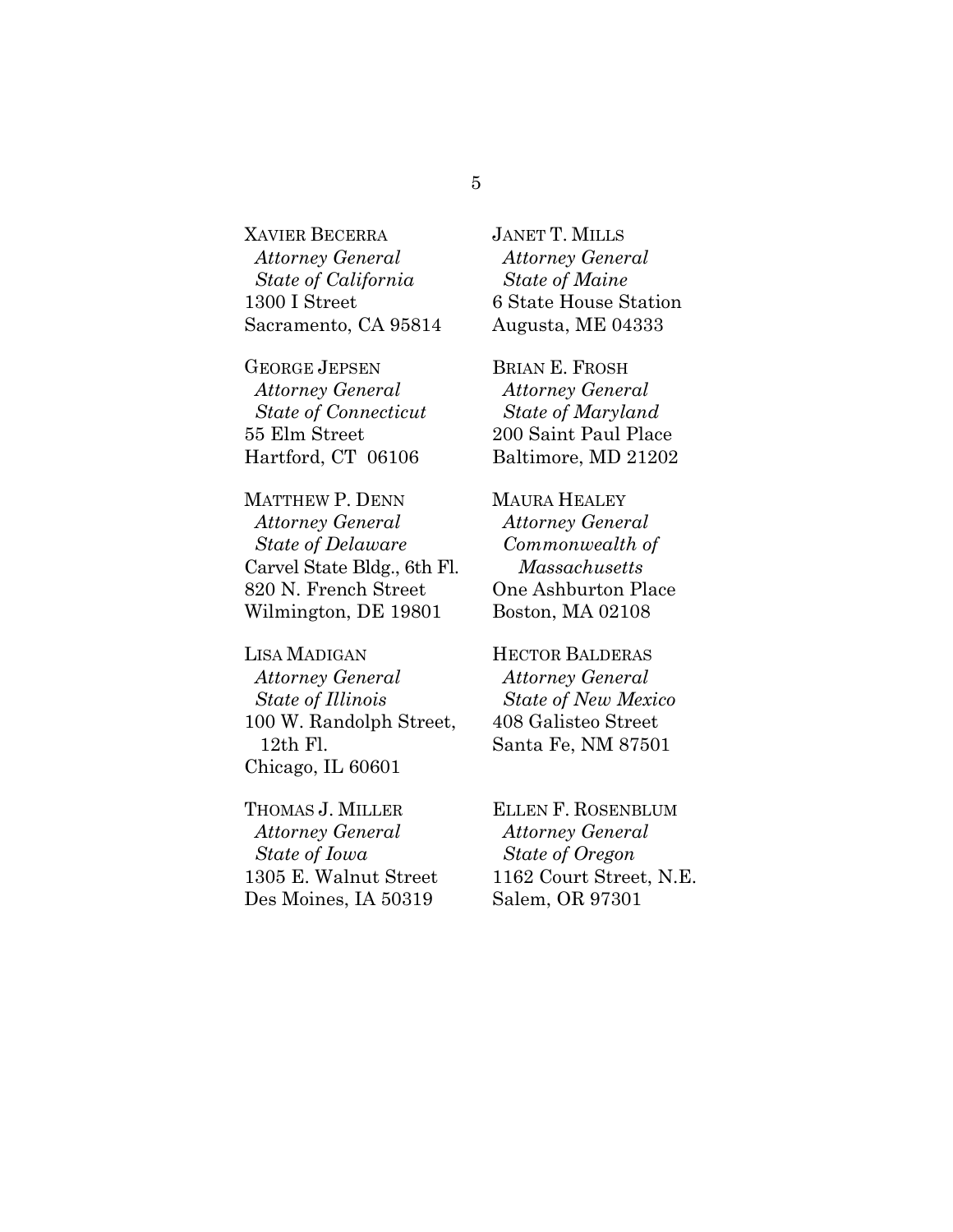PETER F. KILMARTIN *Attorney General State of Rhode Island* 150 S. Main Street Providence, RI 02903

THOMAS J. DONOVAN, JR. *Attorney General State of Vermont* 109 State Street Montpelier, VT 05609

MARK R. HERRING *Attorney General Commonwealth of Virginia* 202 North Ninth Street Richmond, VA 23219

BOB FERGUSON  *Attorney General State of Washington* 800 Fifth Avenue, Ste. 2000 Seattle, WA 98104

KARL A. RACINE *Attorney General District of Columbia* One Judiciary Square 441 4th Street, N.W. Washington, DC 20001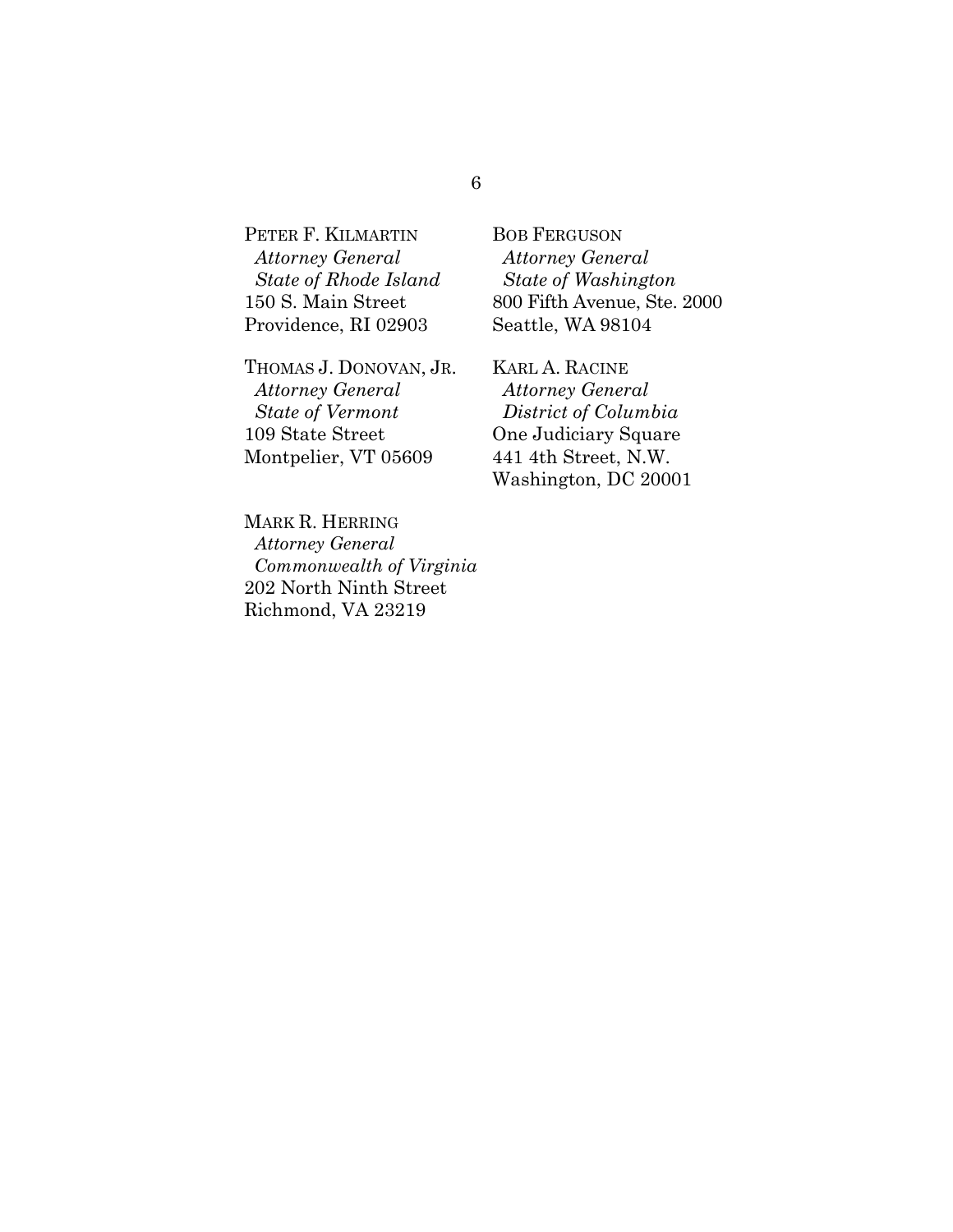# **TABLE OF CONTENTS**

**Page** 

| INTRODUCTION AND INTERESTS                                                                 |
|--------------------------------------------------------------------------------------------|
|                                                                                            |
| I. The Federal Government Has Not Met Its<br>Burden of Establishing a Strong Likelihood of |
| II. The Balance of the Equities Strongly Favors                                            |
|                                                                                            |

*i*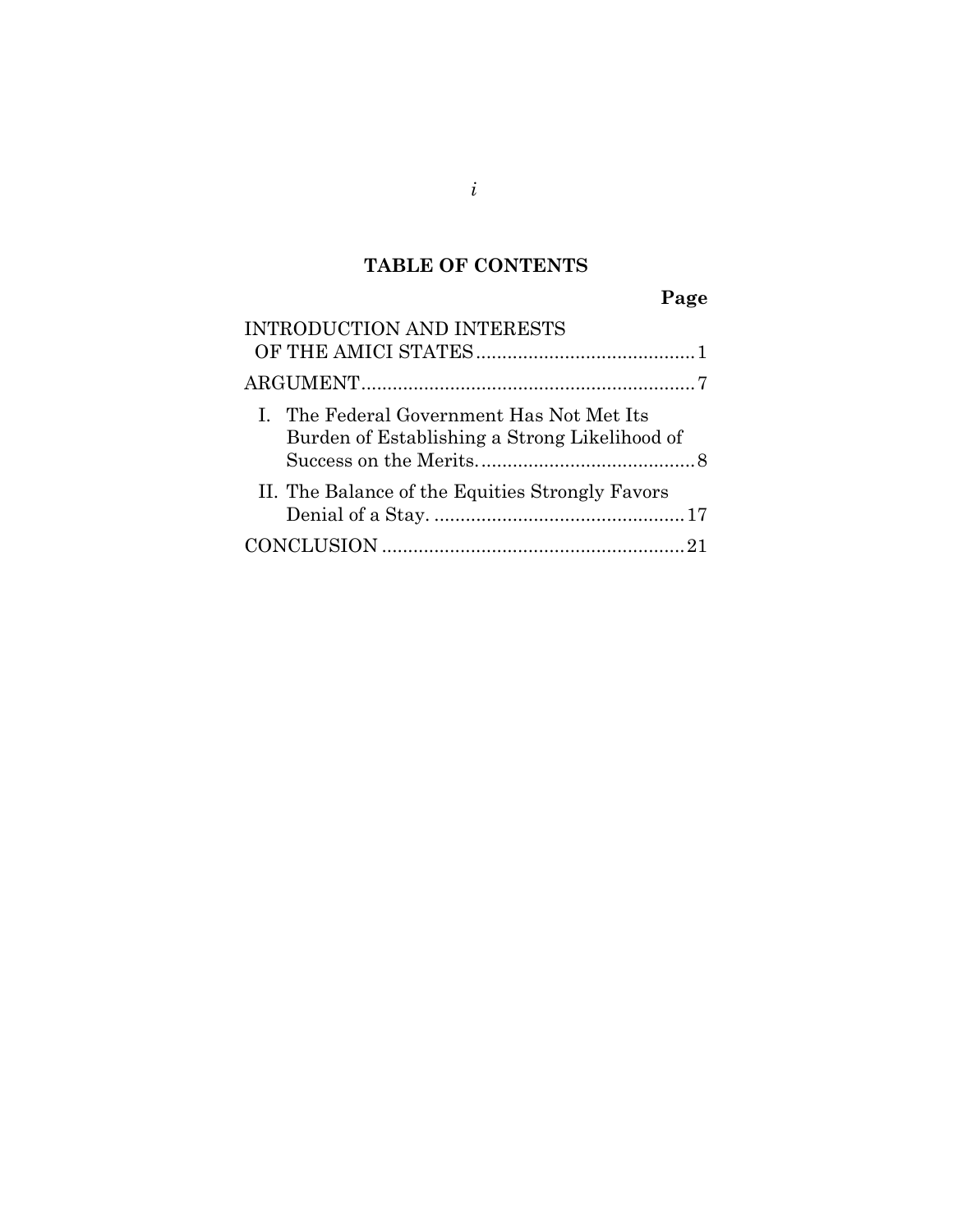# **TABLE OF AUTHORITIES**

# **Cases Page(s)**

| Alfred L. Snapp & Son, Inc. v. Puerto Rico       |  |
|--------------------------------------------------|--|
|                                                  |  |
| Moore v. City of East Cleveland, Ohio, 431       |  |
|                                                  |  |
|                                                  |  |
|                                                  |  |
|                                                  |  |
| <i>Troxel v. Granville, 530 U.S. 57 (2000)</i> 9 |  |
| Trump v. Int'l Refugee Assistance Project,       |  |
|                                                  |  |

# **Laws**

| Immigration and Nationality Act, 8 U.S.C.  |  |
|--------------------------------------------|--|
|                                            |  |
|                                            |  |
|                                            |  |
|                                            |  |
|                                            |  |
|                                            |  |
|                                            |  |
| Executive Order No. 13,780 (Mar. 6, 2017), |  |
| 82 Fed. Reg. 13,209 (Mar. 9, 2017) passim  |  |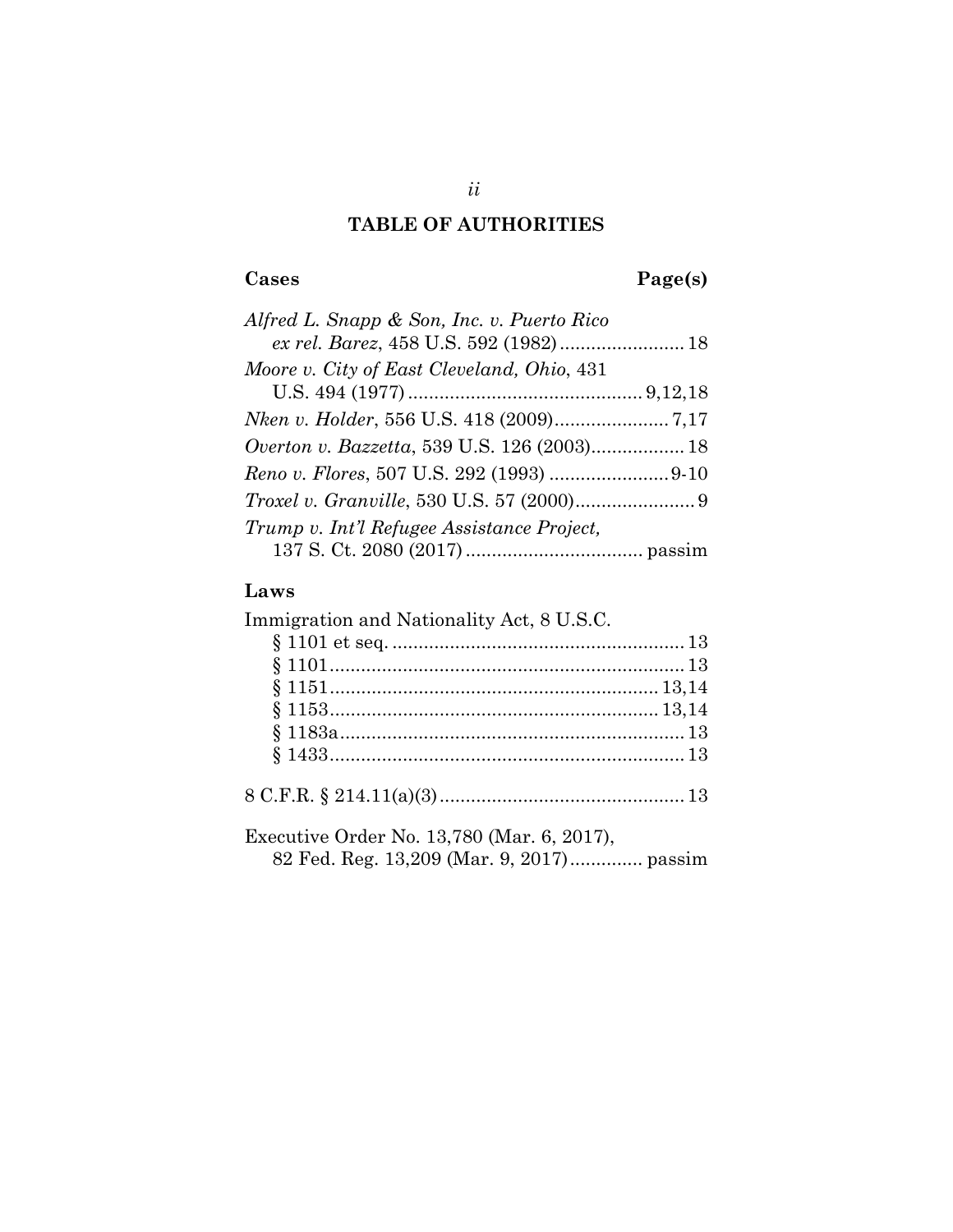## **Miscellaneous Authorities**

| agel<br>S I |
|-------------|
|-------------|

| Chapin Hall, Univ. of Chi., What Are Important<br>Differences Among Kinship Foster Families<br>$(2016)$ , at http://www.chapinhall.org/research/<br>inside/what-are-important-differences-among-                                                              |
|---------------------------------------------------------------------------------------------------------------------------------------------------------------------------------------------------------------------------------------------------------------|
| Gerstel, Naomi, Rethinking Families and<br>Community: The Color, Class, and Centrality<br>of Extended Kin Ties, 26 Sociological F. 1                                                                                                                          |
| Merriam-Webster Dictionary,<br>https://www.merriam-webster.com/ 6, 16                                                                                                                                                                                         |
| Native American Training Inst., Kinship<br>Relationships and Expectations, at<br>http://tinyurl.com/NativeAmTrainingInst 11                                                                                                                                   |
| Oxford Dictionaries,<br>https://en.oxforddictionaries.com/ 6, 16                                                                                                                                                                                              |
| Pashos, Alexander, Asymmetric Caregiving by<br>Grandparents, Aunts, and Uncles and the<br>Theories of Kin Selection and Paternity<br>Certainty: How Does Evolution Explain<br>Human Behavior Toward Close Relatives?,<br>51 Cross-Cultural Res. 263 (2017) 12 |
| Slade, Margaret, Relationships: The Role of<br>Uncles and Aunts, N.Y. Times, Apr. 9, 1984,                                                                                                                                                                    |
| Smithgall, Cheryl, et al., Caring for their<br>Children's Children 1 (Chapin Hall Ctr. for<br>Children, Univ. of Chicago 2006), at<br>https://chapinhall.org/sites/default/files/                                                                             |

*iii*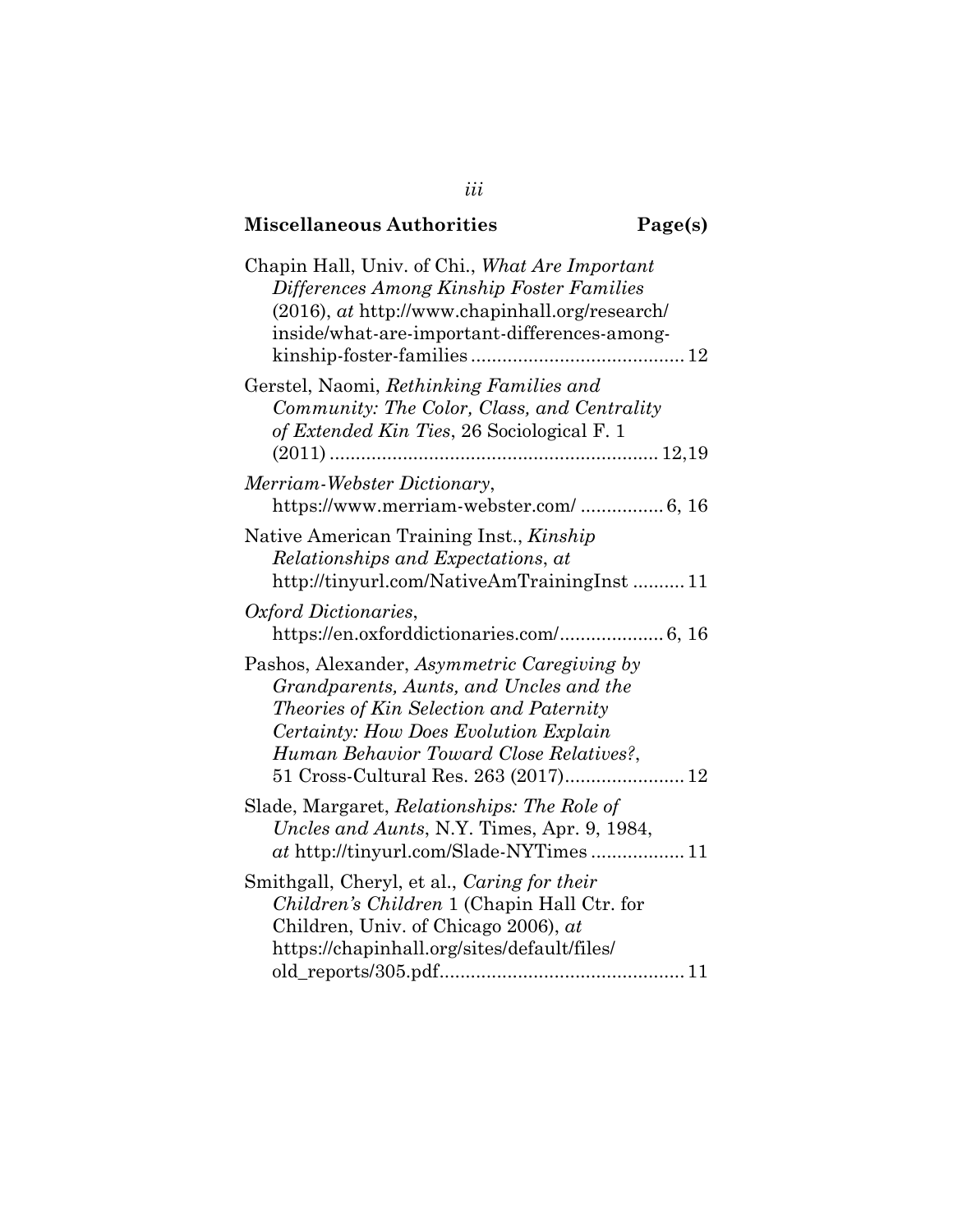# **Page(s)**

| Stack, Carol, All Our Kin: Strategies for |
|-------------------------------------------|
|                                           |

Wiltz, Teresa, *Why More Grandparents Are Raising Children* (The Pew Charitable Trusts Nov. 2, 2016), *at* http://tinyurl.com/WiltzPewCharitableTrusts .... 11

Xie, Xiaolin, & Yan Xia, *Grandparenting in Chinese Immigrant Families*, 47 Marriage & Family Rev. 383 (2011), *at* http://tinyurl.com/XiaXieMarriageFamilyRev .... 11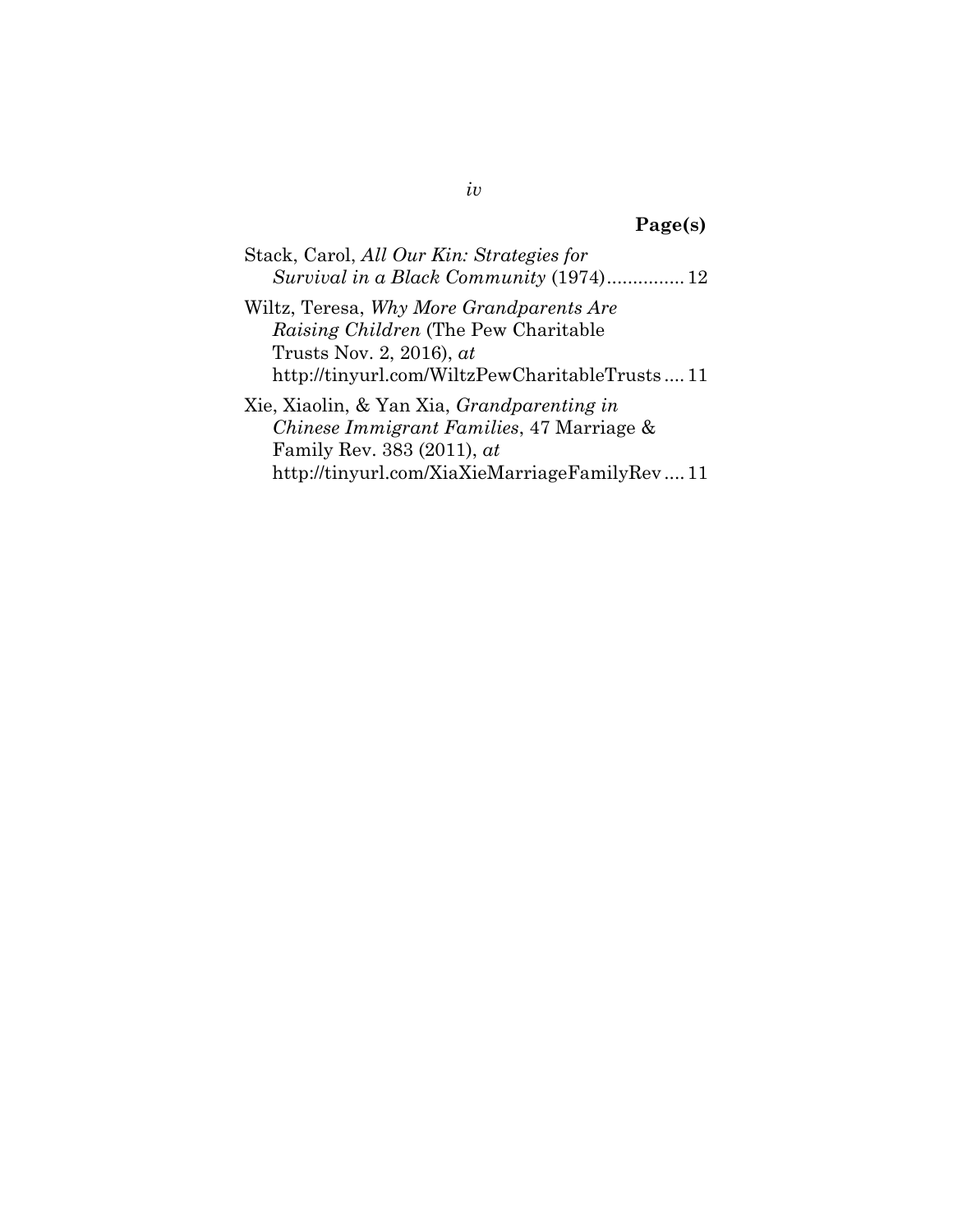#### **INTRODUCTION AND INTERESTS OF THE AMICI STATES**

On June 26, 2017, this Court granted certiorari in this case and a companion case addressing the legality of certain provisions of Executive Order No. 13,780, which imposed a 90-day ban on the entry to the United States of nationals from six overwhelmingly Muslim countries, suspended the U.S. Refugee Admissions Program, and lowered the Program's refugee cap.1 *Trump v. Int'l Refugee Assistance Project (IRAP),* 137 S. Ct. 2080 (2017). The Court partly stayed the district court's injunction against those provisions but expressly left the injunction in place with respect to foreign nationals who have a "bona fide relationship with a person or entity in the United States." *Id.* at 2088. The Court explained that such a relationship can be either "a close familial relationship" with "a person" in the United States, or a "formal, documented" relationship with an entity or organization that was "formed in the ordinary course." *Id.*

Notwithstanding that ruling, defendants<sup>2</sup> have issued guidance stating that the federal government intends to enforce the enjoined provisions of the Executive Order against certain close family members of persons in the United States—including grandparents, grandchildren, aunts, uncles, nieces, nephews,

<sup>1</sup> Executive Order No. 13,780, §§ 2(c), 6(a)-(b) (Mar. 6, 2017), 82 Fed. Reg. 13,209 (Mar. 9, 2017).

<sup>2</sup> The defendants in this action are: Donald J. Trump, as President of the United States; the United States Department of Homeland Security; John F. Kelly, as Secretary of Homeland Security; the United States Department of State; Rex Tillerson, as the Secretary of State; and the United States. This brief refers to them collectively as "defendants" or "the federal government."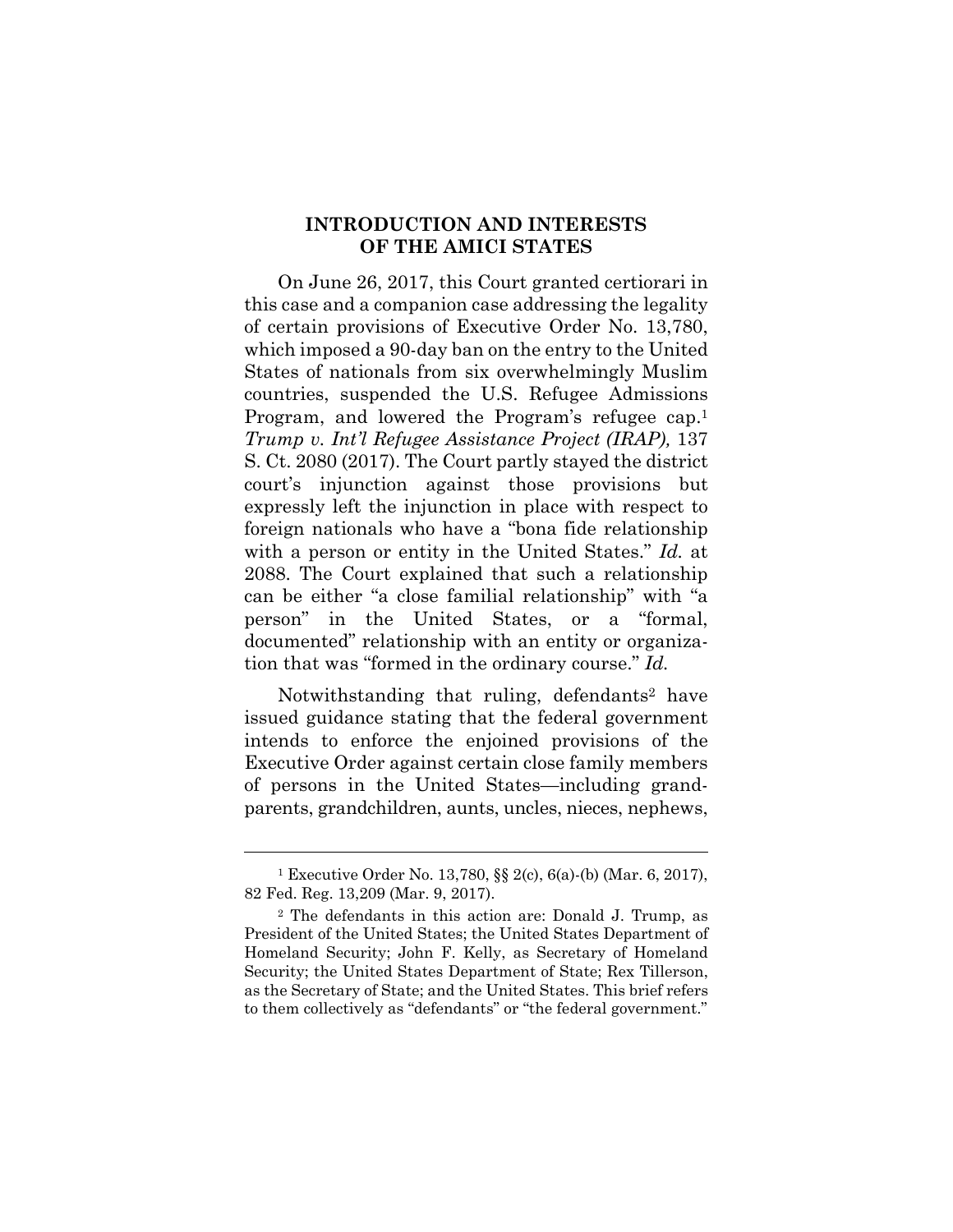and cousins (D. Ct. ECF No. 294-1, at  $4 \nparallel 11$ ). That exclusion conflicts with the language and rationale of this Court's order preserving the injunction with respect to foreign nationals who have a "bona fide relationship with a person or entity in the United States," as well as the meaning and purpose of the underlying injunction as modified by this Court's partial stay.

Plaintiffs the State of Hawaii and Ismail Elshikh challenged the federal government's guidance. The district court denied plaintiffs' motion to clarify the scope of the remaining injunction,3 but on July 13, 2017, partly granted plaintiffs' subsequent motion to interpret and enforce the injunction (D. Ct. ECF No. 345, attached as Addendum ("Add.") to Defendants' Motion for Clarification and a Stay of Modified Injunction ("Mot.")). With respect to the standard for determining close familial relationships, the district court held that the federal government's narrow definition conflicts with this Court's June 26 decision, and that plaintiffs' requested injunctive relief was "necessary to preserve the status quo" pending this Court's hearing of the case in October 2017 (Add. 14- 15). Defendants filed a notice of appeal in the Ninth Circuit Court of Appeals (D. Ct. ECF No. 346, docketed as 9th Cir. No. 17-16426, July 14, 2017). Defendants also now move this Court for "clarification of [its] June 26, 2017 stay ruling" and a stay of the injunction set forth in the district court's order of July 13 (i) pending this Court's determination of the motion for clarification, or alternatively (ii) pending disposition of any

<sup>3</sup> D. Ct. ECF No. 322, at *Hawaii v. Trump*, No. 17-cv-50, 2017 WL 2882696 (D. Haw. July 6, 2017), *appeal dismissed*, *Hawaii v. Trump*, No. 17-16366 (9th Cir. July 7, 2017), ECF No. 3.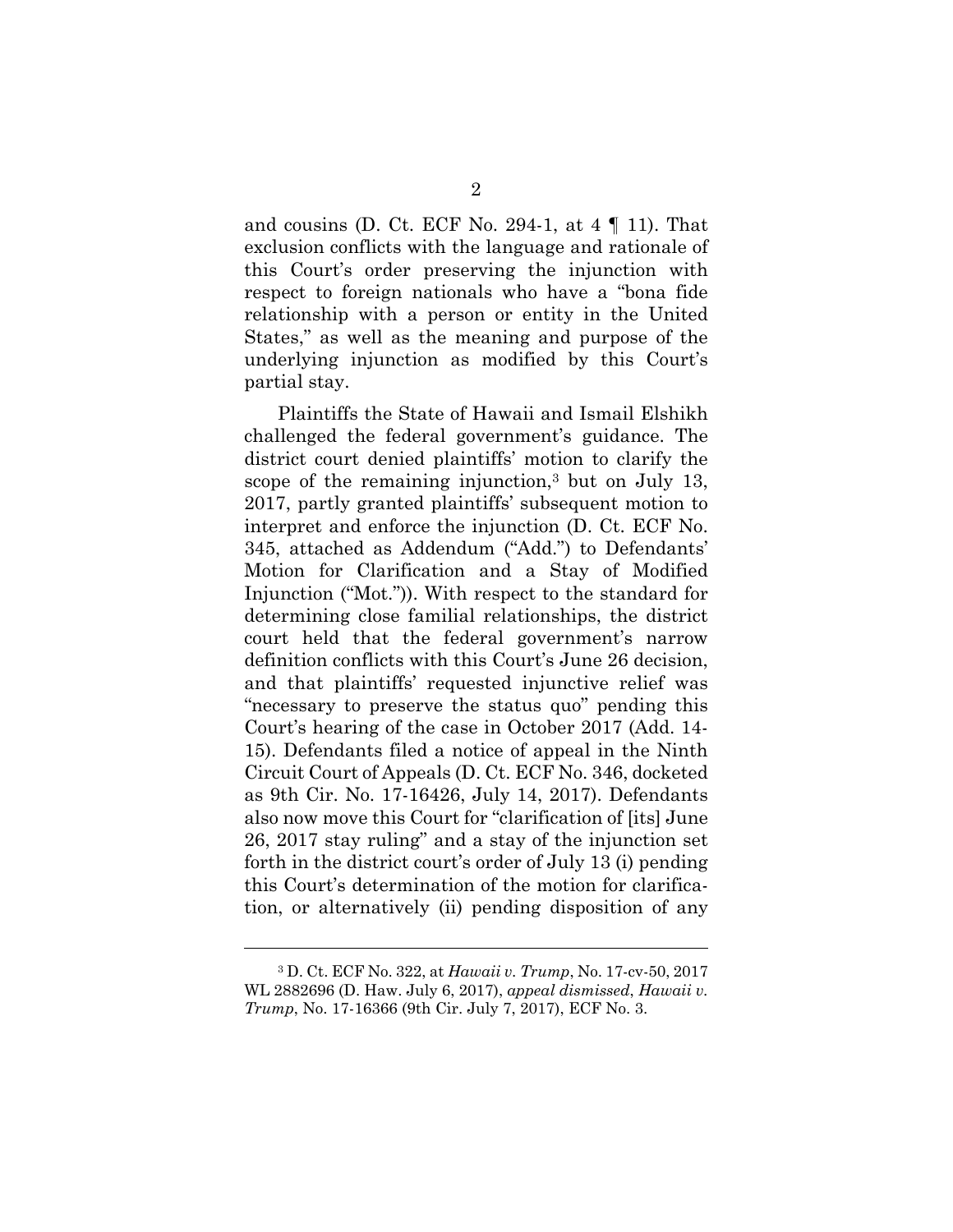appeal in the court of appeals, if this Court directs defendants to pursue that review in the first instance.

Amici States New York, California, Connecticut, Delaware, Illinois, Iowa, Maine, Maryland, Massachusetts, New Mexico, Oregon, Rhode Island, Vermont, Virginia, and Washington, and the District of Columbia submit this brief as amici curiae in opposition to defendants' stay application.4 This brief supplements plaintiffs' brief by providing the perspective and experience of 15 additional sovereign States and the District of Columbia, all of which have an urgent interest in the outcome of the stay application and preservation of the status quo under the circumstances, given the irreparable harms that will result to the amici States and our residents if a stay of the July 13 injunction is granted.

Like plaintiffs here, the amici States have brought suits challenging the Executive Order and its predecessor on the grounds that certain provisions of those Orders violate the Establishment Clause of the United States Constitution and various other constitutional and statutory provisions.5 We have also

<sup>4</sup> The parties have consented to the filing of this brief. Because this Court's expedited briefing schedule did not permit earlier notice, the parties were notified on July 15, 2017. As this date was less than ten days before filing, amici States are concurrently filing a motion requesting leave to file this brief.

<sup>5</sup> Cases challenging this Executive Order: *See* Second Am. Compl., *Washington v. Trump*, No. 17-cv-141 (W.D. Wash. Mar. 16, 2017) (challenge by Washington, California, Oregon, New York, Maryland, and Massachusetts, stayed pending appeal in *Hawaii v. Trump*), ECF No. 152.

Cases challenging predecessor Order: *See Washington v. Trump*, No. 17-cv-141, 2017 WL 462040, at \*2-\*3 (W.D. Wash.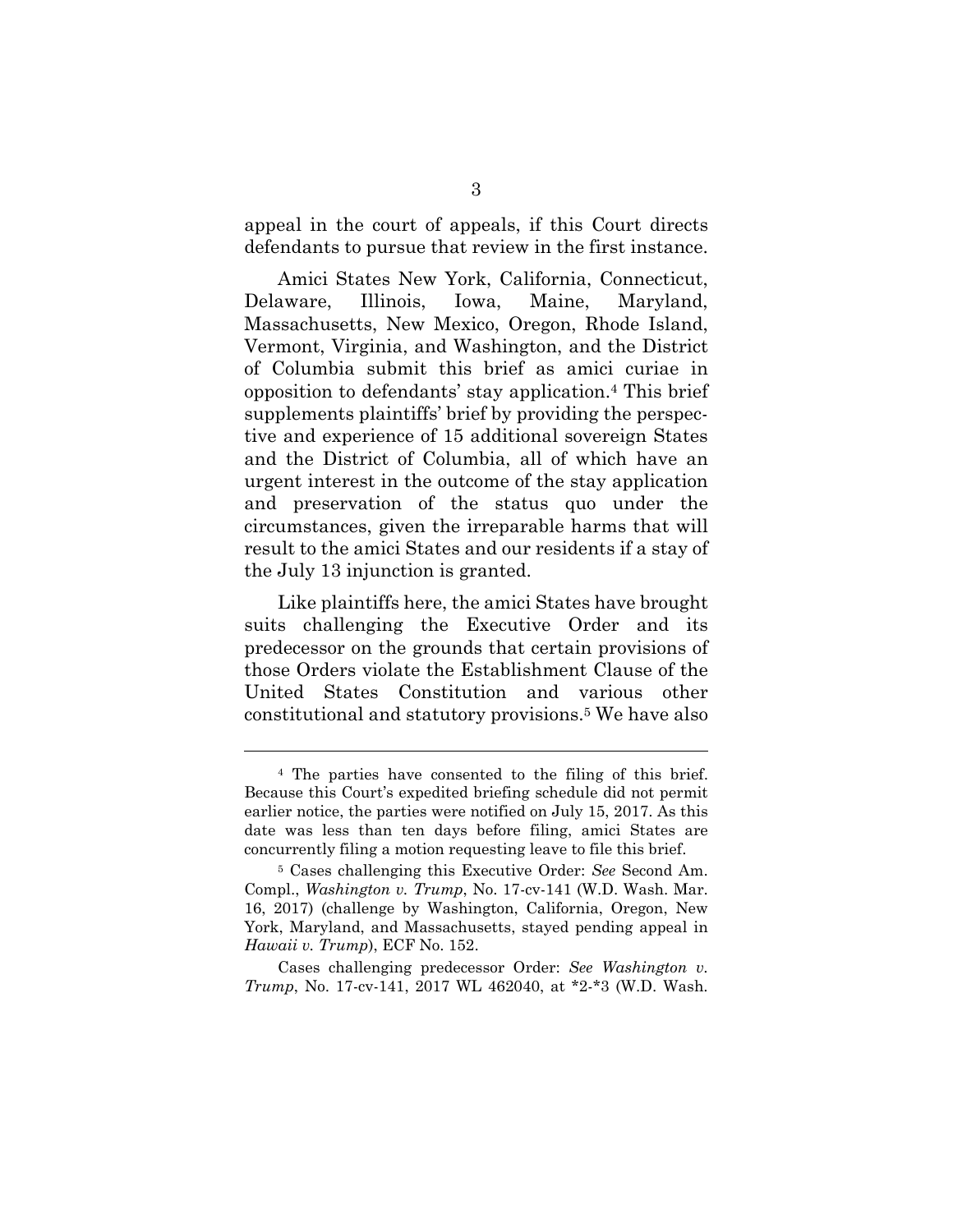previously filed briefs amicus curiae in this case*,*  including briefs supporting the entry of a preliminary injunction against the Executive Order, and briefs opposing any stay of such a preliminary injunction.6 In particular, following this Court's June 26 decision, the amici States filed briefs supporting plaintiffs' motion to interpret and enforce the injunction<sup>7</sup> which is the subject of defendants' present application for relief.

Amici have a strong interest in plaintiffs' challenge to this Executive Order because many of its provisions have threatened—indeed, have already caused—substantial harm to our residents, communities, hospitals, universities, and businesses while courts continue to adjudicate the Order's lawfulness. The nationwide preliminary injunction initially entered by the district court in this case, along with the nationwide injunction entered in *Trump v. IRAP*, substantially mitigated the harm threatened by the Order. And this Court's decision to leave important aspects of those injunctions in place continues to provide critical protection to the state interests

6 Va. Amicus Br. (16 States and D.C.), *Trump v. IRAP*, Nos. 16A1190, 16A1191 (Sup. Ct. June 21, 2017); N.Y. Amicus Br. (16 States and D.C.), *Trump v. IRAP*, Nos. 16A1190, 16A1191 (Sup. Ct. June 21, 2017); Ill. Amicus Br. (16 States and D.C.), *Hawaii v. Trump*, No. 17-15589 (9th Cir. Apr. 20, 2017), ECF No. 125; Va. & Md. Amicus Br. (16 States and D.C.), *IRAP v. Trump*, No. 17-1351 (4th Cir. Apr. 19, 2017), ECF No. 153.

7 D. Ct. ECF Nos. 331, 333.

Feb. 3, 2017) (enjoining travel and refugee bans), *stay pending appeal denied*, 847 F.3d 1151 (9th Cir. 2017); Mass. & N.Y. Amicus Br. (15 States and D.C.), *Washington v. Trump*, No. 17- 141 (9th Cir. 2017), ECF No. 58-2; *Aziz v. Trump*, No. 17-cv-116, 2017 WL 580855, at \*11 (E.D. Va. Feb. 13, 2017) (enjoining travel ban as applied to Virginia).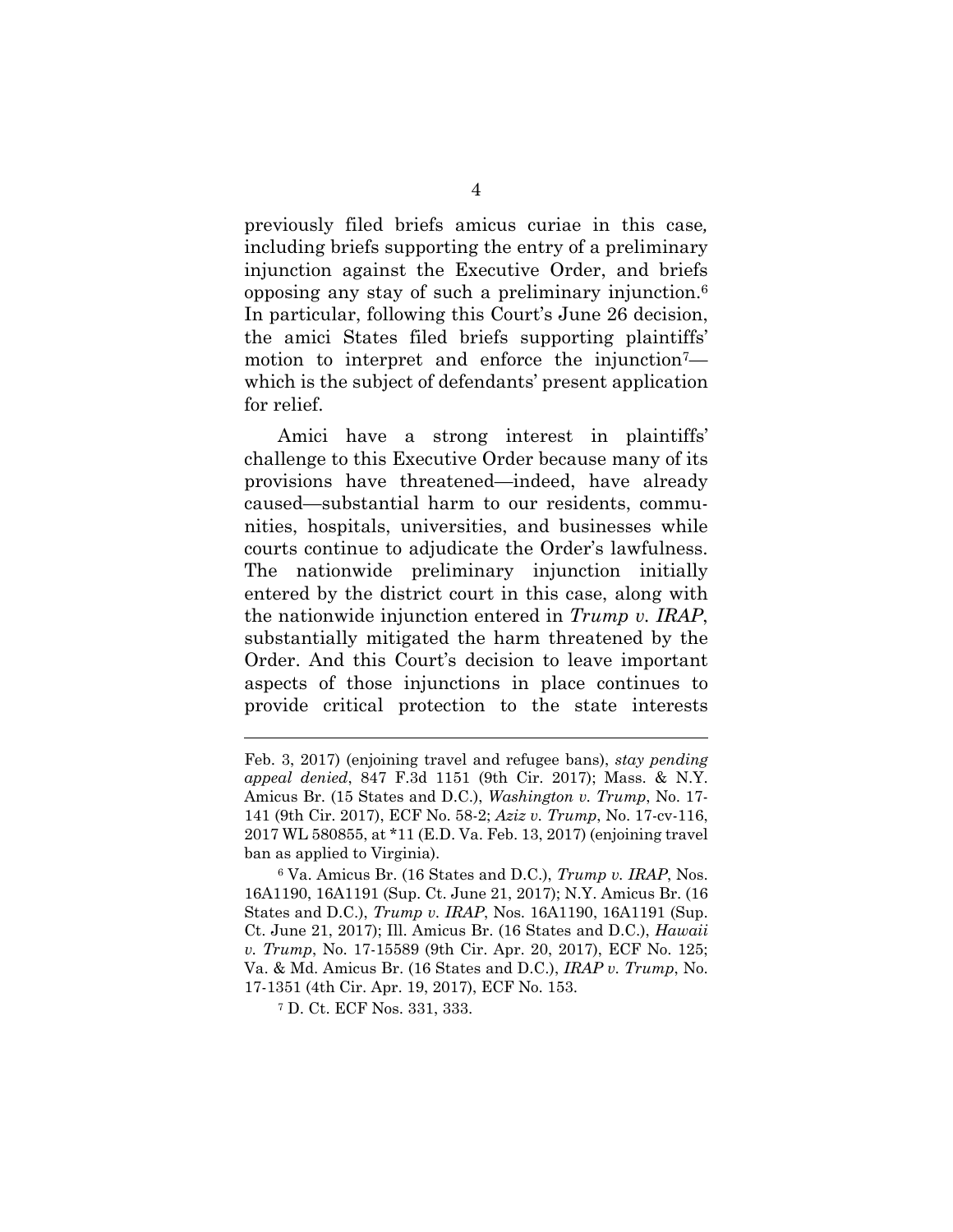endangered by the Order. Accordingly, the amici States have a strong interest in ensuring that the protection provided by the remaining portions of the injunction is not diminished by an interpretation that is inconsistent with the meaning and purpose of this Court's directives.

The amici States are particularly concerned that the federal government has construed this Court's phrase "bona fide relationship with a person or entity in the United States" in a manner so narrow that it will not adequately protect the ability of state universities, hospitals, and businesses to recruit and retain students and staff from the affected countries, or otherwise protect the rights of persons in the United States. When foreign nationals decide whether to accept offers of employment or offers of admission to an educational institution in the United States, they take into account whether their close family members will be able to visit them. And during the time that such persons are actually working or studying in the United States, their fundamental familial relationships are profoundly burdened if close family members are prevented from visiting them. The artificially narrow line drawn by the federal government will thus likely impair the ability of institutions in the amici States to recruit and retain individuals from the affected countries who do not wish to endure the hardship of enforced separation from family members with whom they have bona fide "close familial relationship[s]."8 *Trump v. IRAP*, 137 S. Ct. at 2088.

<sup>8</sup> Amici States also share the concerns raised by plaintiffs about other aspects of the federal government's guidance, *see* Brief for Hawai'i at 10-15, D. Ct. ECF No. 328-1. And amici States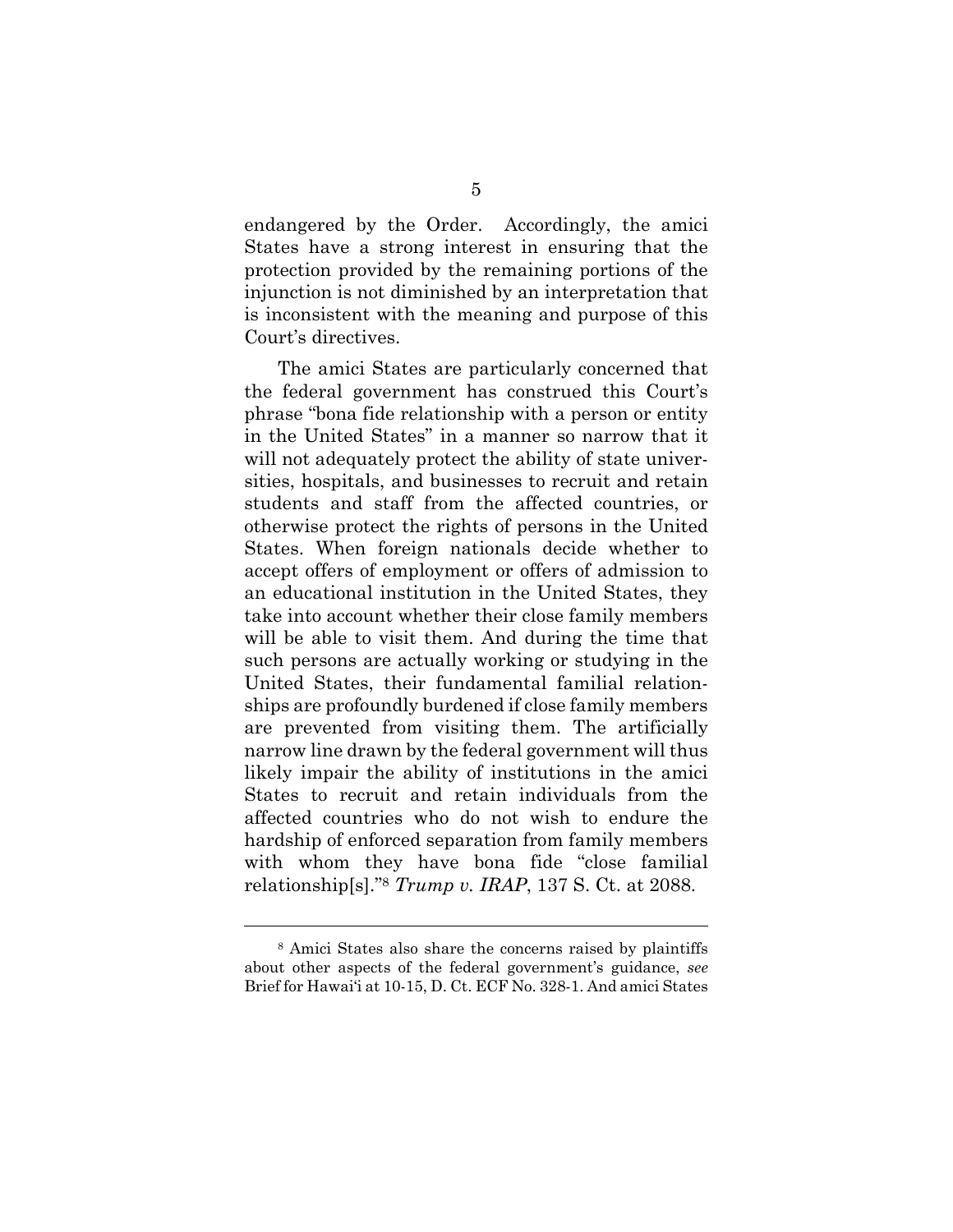Nothing in the text or rationale of the Court's order supports the federal government's decision to exclude grandparents, grandchildren, aunts, uncles, nieces, nephews, and cousins (including first cousins), from the list of "close familial relationship[s]" that qualify for the protection of the unstayed portion of the preliminary injunction as a "bona fide relationship with a person or entity in the United States." *Trump v. IRAP*, 137 S. Ct. at 2088. Defendants are simply mistaken in suggesting that the district court, by protecting those relationships, has "eliminate[d]" the distinction between "family member" and "close family member" (Mot. at 4, 15, 25-26). The district court was acutely aware that this Court's order required drawing a line between "close familial relationship[s]" and other family relationships (*see, e.g.*, Add. 11-12). Defendants perhaps assume that the district court used the term "cousin" to encompass a wide range of family relationships, but that is not a sensible interpretation of the district court's order. The common and primary definition of "cousin" is "a child of one's uncle or aunt,"9 and that is the definition that most reasonably fits the purpose of the district court's order, namely, to identify the close familial relationships contemplated by this Court's June 26 decision.

agree with plaintiffs that there is no basis for this Court to stay the district court's measured approach to the refugee aspects of the injunction. These issues are addressed in detail by plaintiffs and other amici.

<sup>9</sup> *See Oxford Dictionaries*, s.v. cousin (internet); *Merriam-Webster Dictionary*, s.v. cousin (internet). The terms "uncle" and "aunt" are commonly defined to mean a parent's sibling or the spouse of such a sibling. *See Oxford Dictionaries*, s.v. uncle; *Merriam-Webster Dictionary*, s.v. uncle; *Oxford Dictionaries*, s.v. aunt; *Merriam-Webster Dictionary*, s.v. aunt.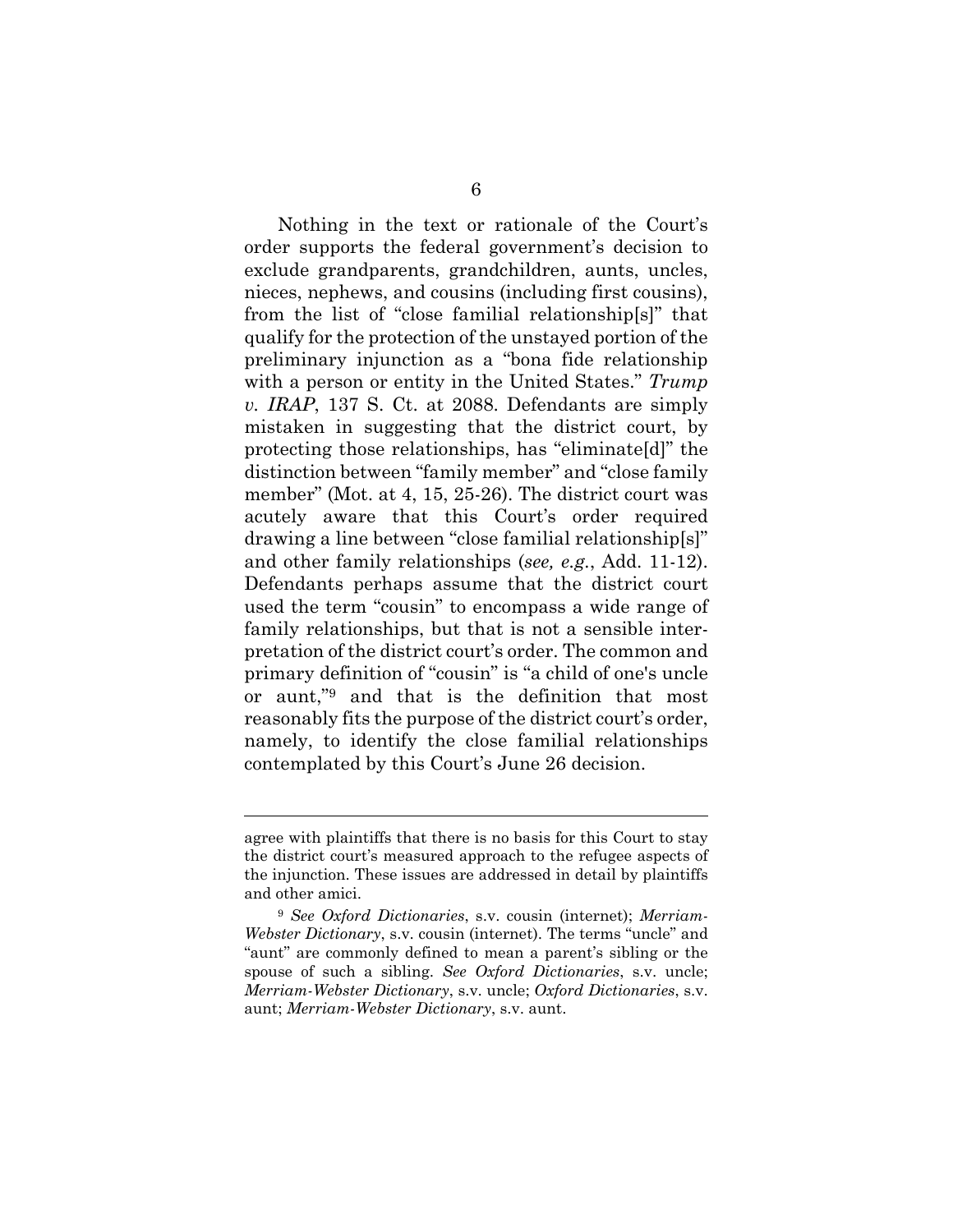Giving effect to the federal government's arbitrarily narrow list of close familial relationships that qualify for the protection of the preliminary injunction will result in the improper exclusion of numerous foreign nationals who have the requisite bona fide connection to a person in the United States, despite this Court's unequivocal holding that the protections for such persons remain in full force.

#### **ARGUMENT**

In considering an application for a stay pending judicial review, the Court considers whether (1) the stay applicant has "made a strong showing" of the likelihood of success on the merits; (2) the applicant "will be irreparably harmed absent a stay;" (3) a stay "will substantially injure the other parties interested in the proceeding"; and, finally, (4) "where the public interest lies." *Nken v. Holder*, 556 U.S. 418, 434 (2009). The likelihood of success on the merits is one of the "most critical" factors, *id*., and the remaining factors require the Court to "balance the equities" when it explores the relative harms as well as the public interest, *Trump v. IRAP*, 137 S. Ct. at 2087 (quoting *Barnes v. E-Systems, Inc. Grp. Hosp. Med. & Surgical Ins. Plan*, 501 U.S. 1301, 1305 (1991) (Scalia, J., in chambers)). Importantly, a stay "is not a matter of right" and the "party requesting the stay bears the burden of showing that the circumstances justify an exercise of that discretion." *Nken*, 556 U.S. at 433-34. Defendants have made no such showing here. Thus, a stay is not warranted, as explained below.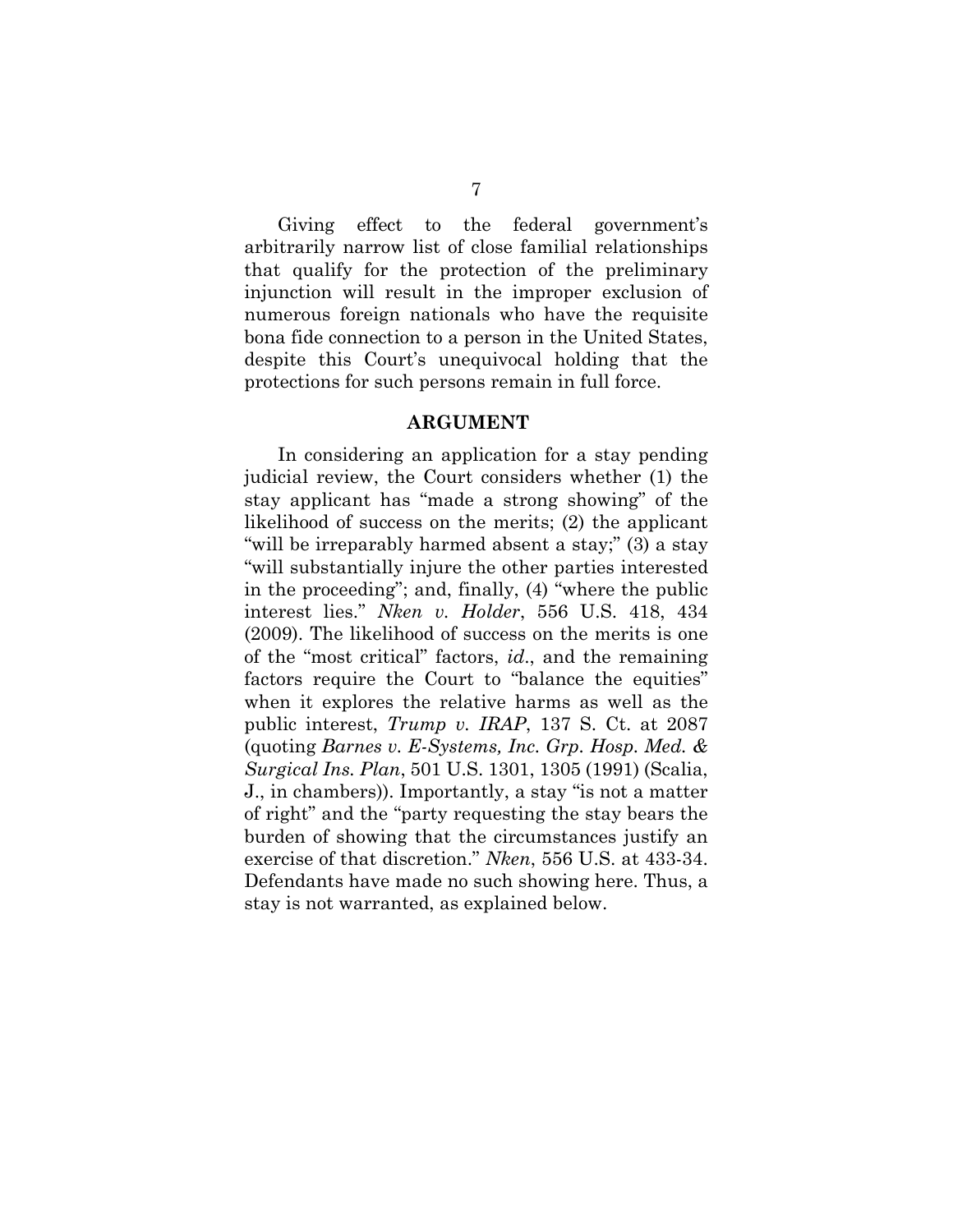## **I. The Federal Government Has Not Met Its Burden of Establishing a Strong Likelihood of Success on the Merits.**

In partially granting plaintiffs' motion to interpret and enforce the portion of the preliminary injunction left in place by this Court's June 26 decision, the district court held that the federal government was interpreting the Court's "close familial relationship" standard in an unduly restrictive manner (Add. 11- 15). The federal government has stated that it intends to recognize as bona fide "close familial relationship[s]" protected by the injunction only a specified list of family relationships that do not include grandparents, grandchildren, aunts, uncles, nieces, nephews, and cousins (including first cousins). But nothing in the language or rationale of this Court's prior order supports such a restrictive definition of "close familial relationship." Indeed, the federal government's narrow interpretation improperly excludes persons who fall squarely within the meaning and purpose of the injunction as described by this Court.

*First*, as the district court correctly observed (Add. 12), the federal government's interpretation is not supported by the "careful language" used by this Court in its June 26 decision. This Court, while staying the underlying injunction in part, broadly held that §§ 2(c), 6(a), and 6(b) of the Executive Order "may not be enforced against foreign nationals who have a credible claim of a bona fide relationship with a person or entity in the United States." *Trump v. IRAP*, 137 S. Ct. at 2088. The Court made clear that the exclusionary provisions of these sections can be enforced only against those "who have no connection" or "no tie" to the United States. *Id*.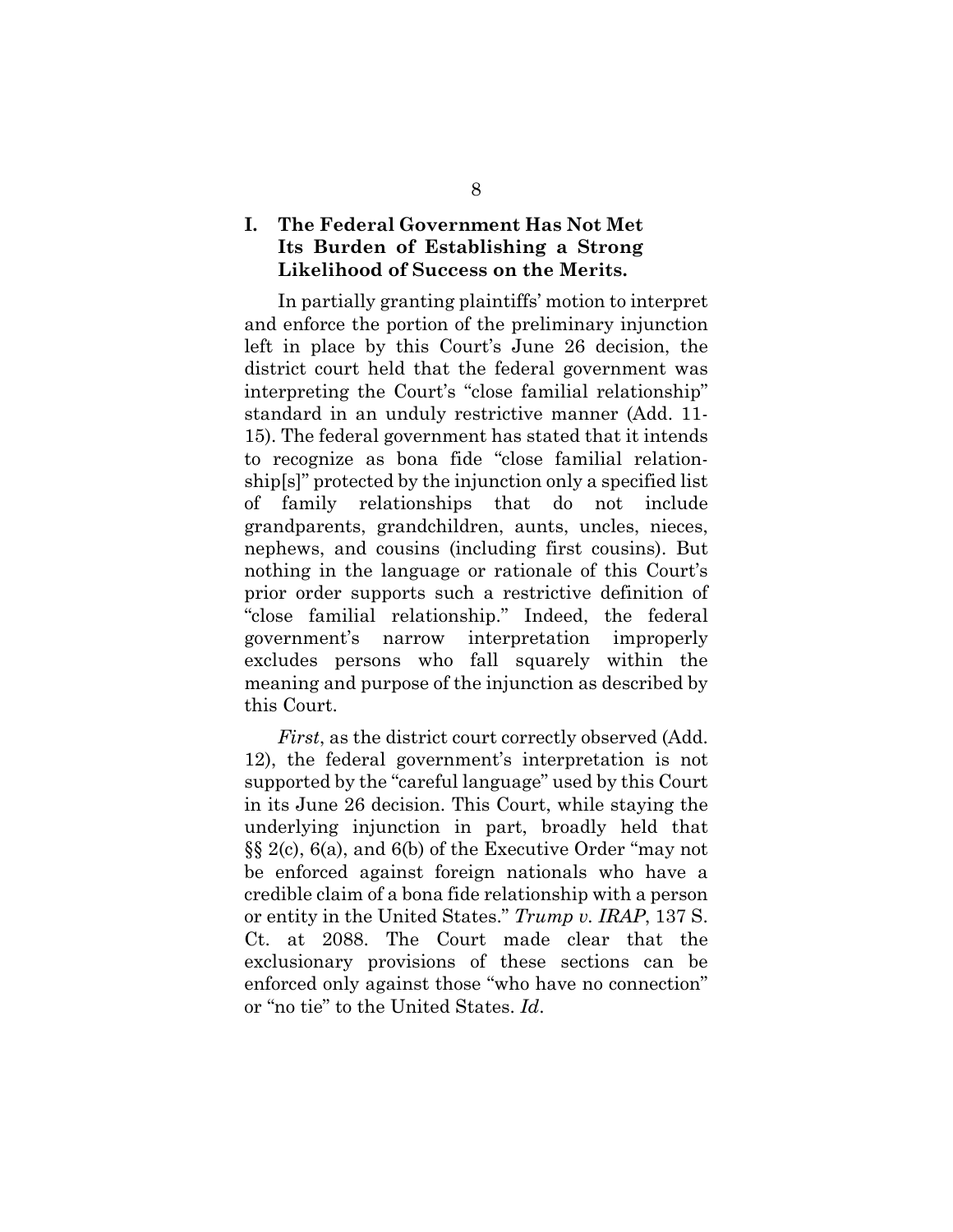With respect to foreign nationals claiming a bona fide relationship with *a person* in the United States, this Court held that "a close familial relationship is required," but did not expressly limit what constitutes such a relationship or enumerate an exhaustive list of relationship categories, *id*., as the district court recognized (Add. 12). Instead, this Court provided two examples of the "sort of relationship" that continues to be protected under the injunction—being a wife or a mother-in-law of a person in the United States. 137 S. Ct. at 2088. The Court's recognition that a person's relationship to his or her mother-in-law "clearly" presents a close enough relationship to qualify for protection, *id*., implies that the Court viewed the injunction as encompassing a broader category of close familial relationships than those found within a traditional nuclear family.

Indeed, this Court has long recognized in various contexts that relatives other than nuclear family members may constitute close family relations for various purposes, and that this country's "deeply rooted" history and tradition "support[] a larger conception of the family." *Moore v. City of East Cleveland, Ohio*, 431 U.S. 494, 502-05 (1977). In *Moore*, for example, the Court invalidated an ordinance prohibiting a grandmother from living with her grandchild, noting that the "tradition of uncles, aunts, cousins, and especially grandparents sharing a household with parents and children" has "venerable" roots. *Id.*; *see also Troxel v. Granville*, 530 U.S. 57, 64 (2000) (recognizing in grandparent visitation case the "changing realities of the American family" where "grandparents and other relatives undertake duties of a parental nature in many households"). And in *Reno v. Flores*, the Court held that the Immigration and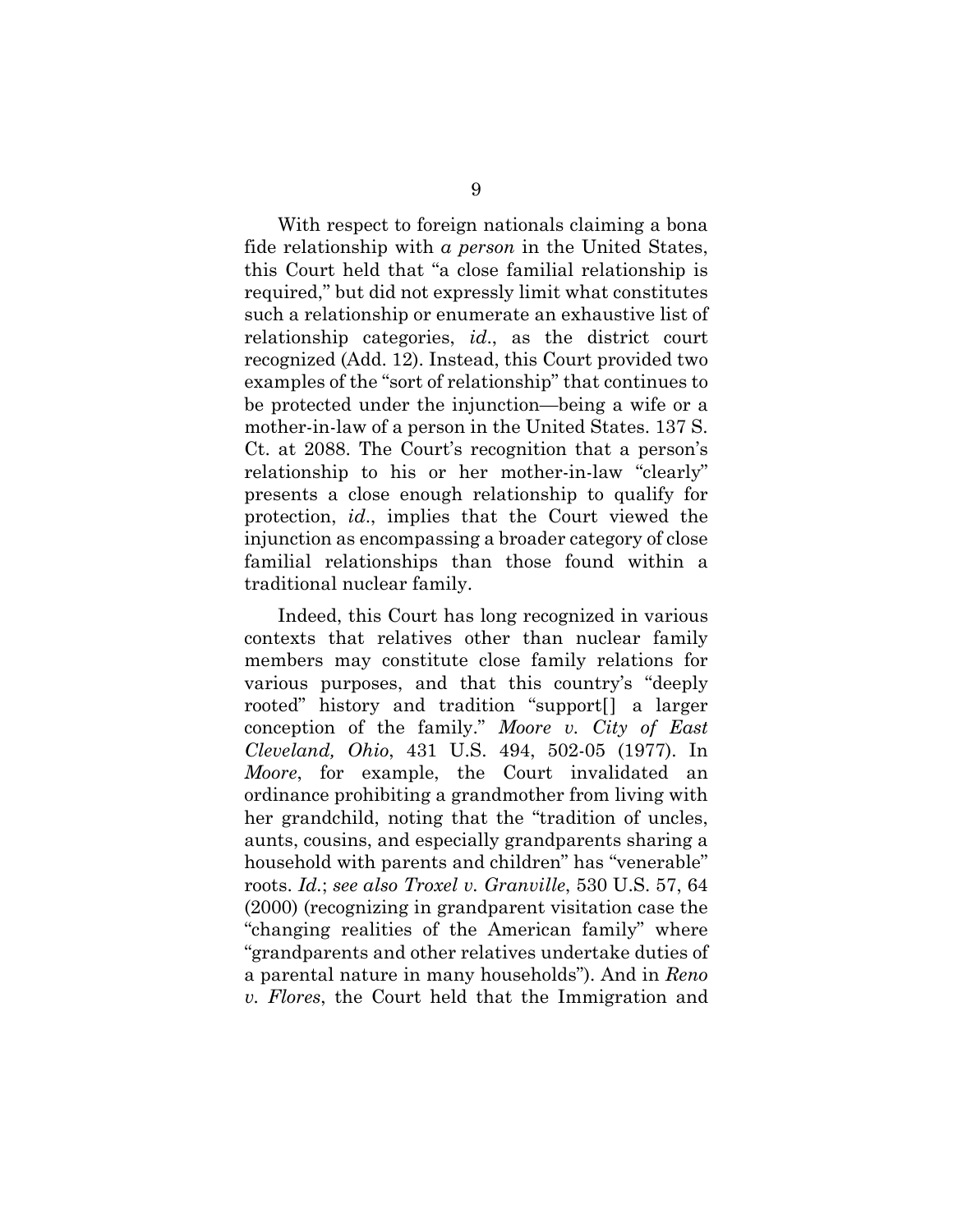Naturalization Service had rationally decided to treat aunts, uncles, and grandparents as "close blood relatives" who were presumptively appropriate custodians for detained alien juveniles, recognizing that "society has . . . traditionally respected" those relatives' "protective relationship with children." 507 U.S. 292, 297, 310 (1993).

The federal government, however, has sought to narrowly define "close family" as only "a parent (including parent-in-law), spouse, child, adult son or daughter, son-in-law, daughter-in-law, sibling, whether whole or half," including "step relationships." (D. Ct. ECF No. 294-1, at 4, ¶ 11.) That definition expressly excludes "grandparents, grandchildren, aunts, uncles, nieces, nephews, cousins, brothers-inlaw and sisters-in-law." (*Id*.; *see also* D. Ct. ECF No. 294-2; D. Ct. ECF No. 264-3, at 2-3.)

Contrary to defendants' assertion (Mot. at 26-27), nothing in this Court's June 26 order links the scope of the remaining injunction to the scope of the Executive Order's waiver provision for foreign nationals who wish to visit or reside with a "close family member," which the Executive Order defines as either "a spouse, child, or parent." Order  $\S$  3(c)(iv). Indeed, the Court expressly stated that plaintiff Dr. Elshikh's relationship with his mother-in-law qualified her for protection under the remaining injunction, 137 S. Ct. at 2088, although a mother-inlaw is not defined as a "close family member" under the Order's waiver provisions. Order § 3(c)(iv). To be sure, Dr. Elshikh's mother-in-law is also the mother of his wife (*see* Mot. at 34-36), but the Court did not rely on that fact in its July 26 decision. *See Trump v. IRAP*, 137 S. Ct. at 2088.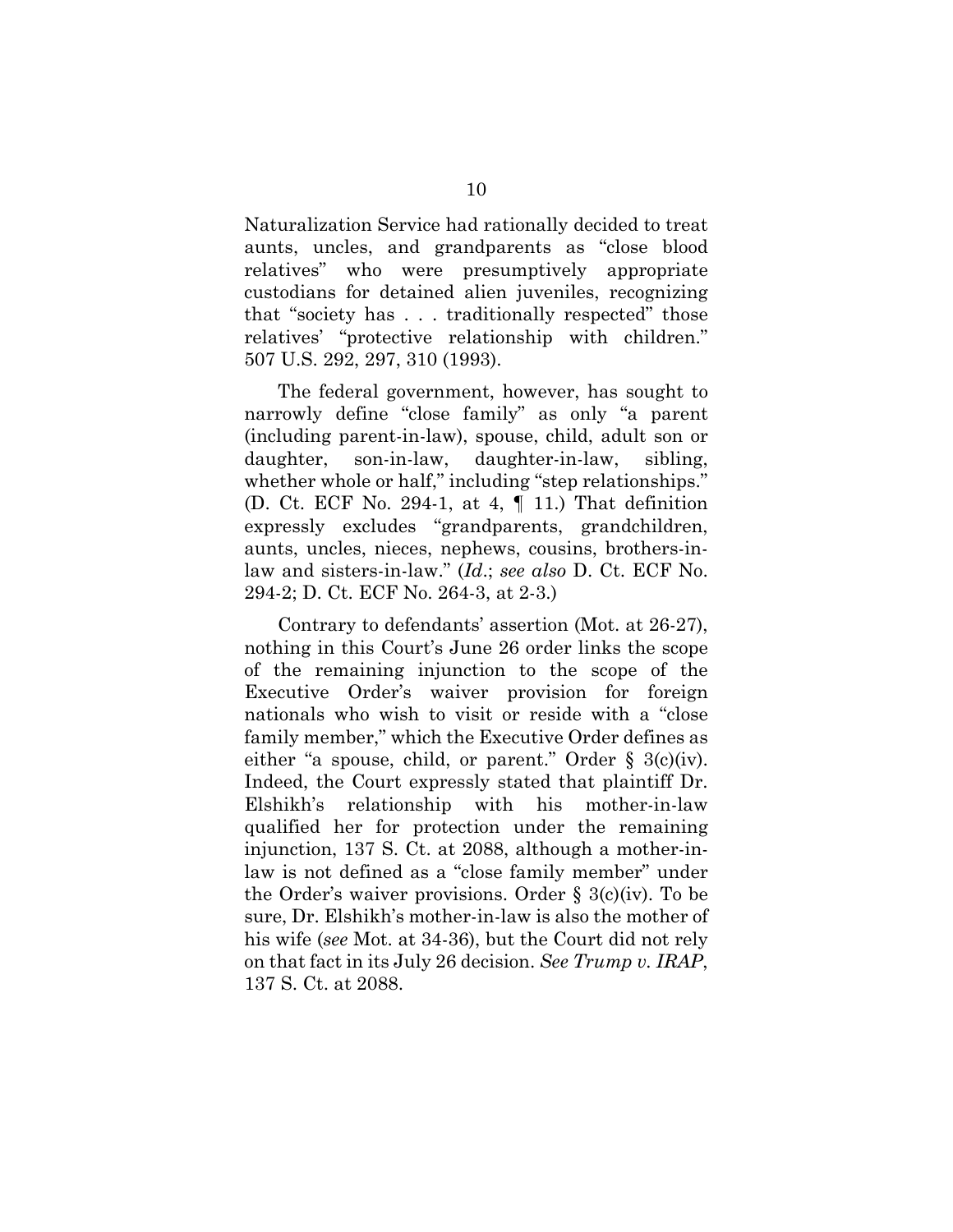The federal government's cramped view of what counts as a "close familial relationship" is also contradicted by both common experience and decades of social science research. In particular, the relationship between grandparents and grandchildren is widely recognized as close to—and sometimes a substitute for—the relationship between parents and children.10 Other excluded family relationships, including those with uncles and aunts—and likewise with cousins who are the children of those uncles and aunts—can also be close and significant.11 Since at

l

<sup>11</sup> *See, e.g.,* Native American Training Inst., *Kinship Relationships and Expectations* (internet) (describing relationship between an aunt and niece as akin to that of a mother and child; relationship between an uncle and nephew as "similar to the relationship between a young boy and his father"; and that a brother-in-law may appropriately "help a brother raise male children"); Margaret Slade, *Relationships: The Role of Uncles and Aunts*, N.Y. Times, Apr. 9, 1984 (internet) ("Among some ethnic

<sup>10</sup> Indeed, grandparents are frequently responsible for caring for and nurturing their grandchildren. *See, e.g.*, Teresa Wiltz, *Why More Grandparents Are Raising Children* (The Pew Charitable Trusts Nov. 2, 2016) (internet) (stating that in 2015, approximately 2.9 million children in this country were living with grandparents who were responsible for their care and discussing reasons for this increase); Cheryl Smithgall, et al., *Caring for their Children's Children* 1, 4 (Chapin Hall Ctr. for Children, Univ. of Chicago 2006) (internet) (in 2000-2001 there were over 100,000 households in Illinois in which a grandparent had primary caregiving responsibility for grandchildren living in the home); Xiaolin Xie & Yan Xia, *Grandparenting in Chinese Immigrant Families*, 47 Marriage & Family Rev. 383 (2011) (internet) (studying cultural trend in Chinese immigrant families of bringing grandparents to United States, often on temporary visas only, to be primary care givers for grandchildren while parents worked outside the home). (For authorities available on the internet, full URLs are listed in the table of authorities.)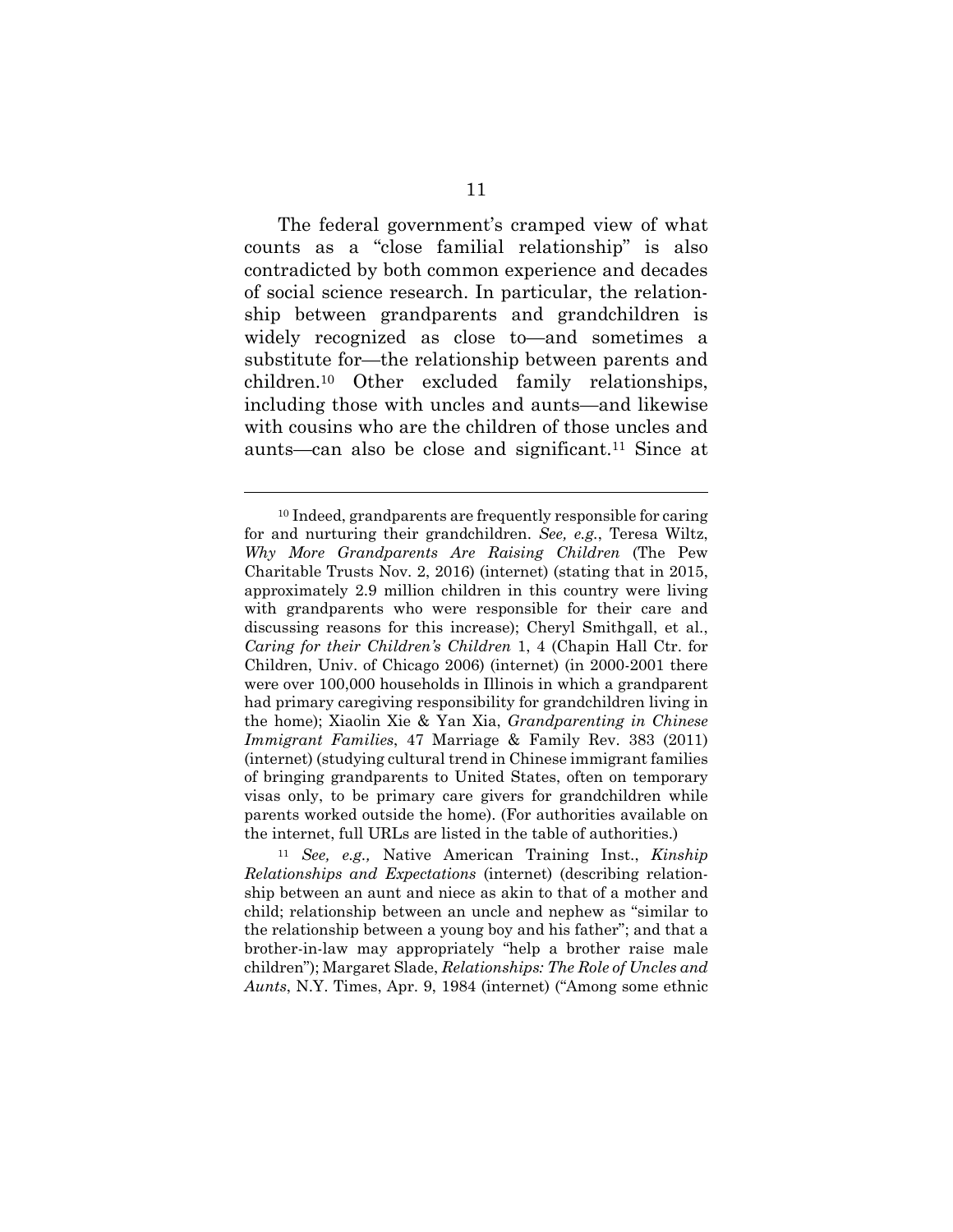least the early 1970s, social scientists have rejected the notion that the nuclear family is a historical or universal norm, recognizing that these and other close family relationships often provide critical caregiving and resources, particularly for families in economic and social distress.12 As this Court has noted, "[e]specially in times of adversity, such as the death of a spouse or economic need, the broader family has tended to come together for mutual sustenance and to maintain or rebuild a secure home life." *Moore,* 431 U.S. at 505; *see also id.* at 506-13 (Brennan, J., concurring) (observing that early American immigrants relied on extended family for "social

groups, aunts and uncles serve as a network that can absorb children from another household when needed, as in a divorce or after a parent's death"); Alexander Pashos, *Asymmetric Caregiving by Grandparents, Aunts, and Uncles and the Theories of Kin Selection and Paternity Certainty: How Does Evolution Explain Human Behavior Toward Close Relatives?*, 51 Cross-Cultural Res. 263, 272 (2017) (in addition to discussing grandparent, aunt, and uncle caregiving patterns, noting one study finding kinship caregiving and "closeness toward first cousins"); *id*. at 272-275 (also discussing recent studies finding "more cultural variety in kin caregiving patterns than often previously assumed"); *see also* Chapin Hall, Univ. of Chi., *What Are Important Differences Among Kinship Foster Families* (2016) (internet) (noting in recent study of Illinois kinship foster families that over 43% of those families "were almost exclusively headed" by relatives such as aunts, uncles, and cousins).

l

12 Pashos, *Asymmetric Caregiving*, *supra*, 51 Cross-Cultural Res. at 264-278; Naomi Gerstel, *Rethinking Families and Community: The Color, Class, and Centrality of Extended Kin Ties*, 26 Sociological F. 1, 2-10, 17 (2011); *see also* Carol Stack, *All Our Kin: Strategies for Survival in a Black Community* (1974) (foundational work illustrating the significance of extended family networks on the social and economic survival of disadvantaged Black American families).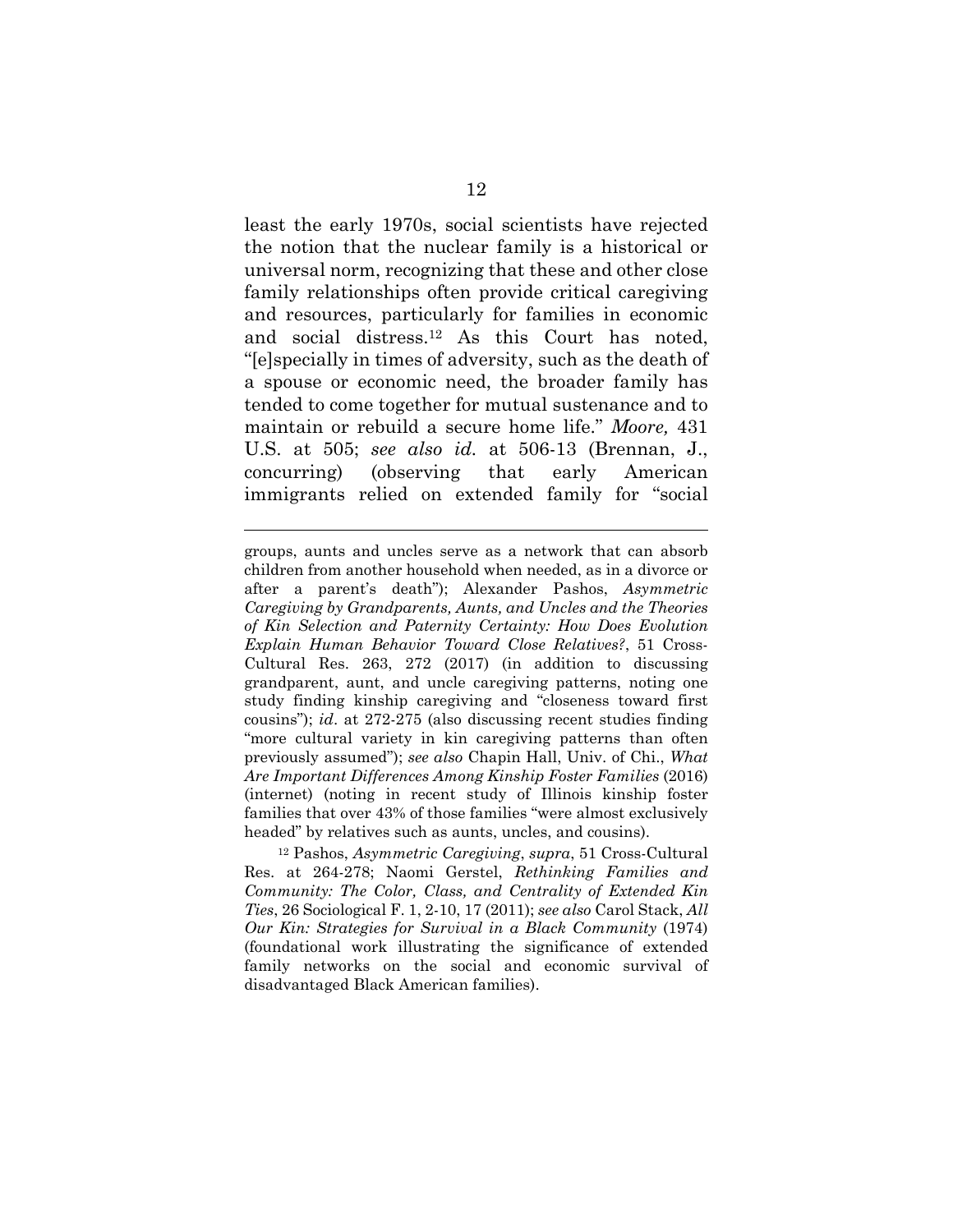services and economic and emotional support in times of hardship" and that this remains a "means of survival" for the poor and underprivileged). There is thus simply no justifiable basis for categorically excluding these significant and often essential relationships from the class of close family relationships that qualify for protection under the modified injunction.

Defendants are wrong in suggesting (Mot. at 27-31) that the scope of the remaining injunction should be dictated by the categories of relationship that are eligible for family-based long-term immigrant visas under the Immigration and Nationality Act (INA), 8 U.S.C. § 1101 et seq. As the district court correctly observed (Add. 13), other INA provisions treat relatives such as grandparents, nieces and nephews, and siblings-in-law as close family members (Mot. at 31-33).13 Moreover, the definitions applicable to family-based immigrant visas in 8 U.S.C.  $\S$ [0, 1101(b)(1)-(2), 1151(a)(1) & (b)(2), 1153(a) serve a different and distinguishable purpose from the preliminary injunction at issue here. The definitions in these provisions reflect a Congressional policy determination about how far to extend the opportunity

<sup>13</sup> *See, e.g.*, 8 U.S.C. §1183a(f)(5) (sisters-in-law, brothers-inlaw, grandparents, and grandchildren may serve as financial sponsors for certain aliens when petitioning family member dies); *id*. § 1101(a)(15)(T)(ii)(III) and 8 C.F.R. § 214.11(a)(3) (grandchildren, nieces, and nephews of a person may be eligible for special visas for victims of human trafficking if they face danger of retaliation based on that person's escape from trafficking or cooperation with law enforcement); 8 U.S.C. § 1433(a) (permitting application for naturalization on behalf of a grandchild under limited circumstances, such as death of an American citizen parent).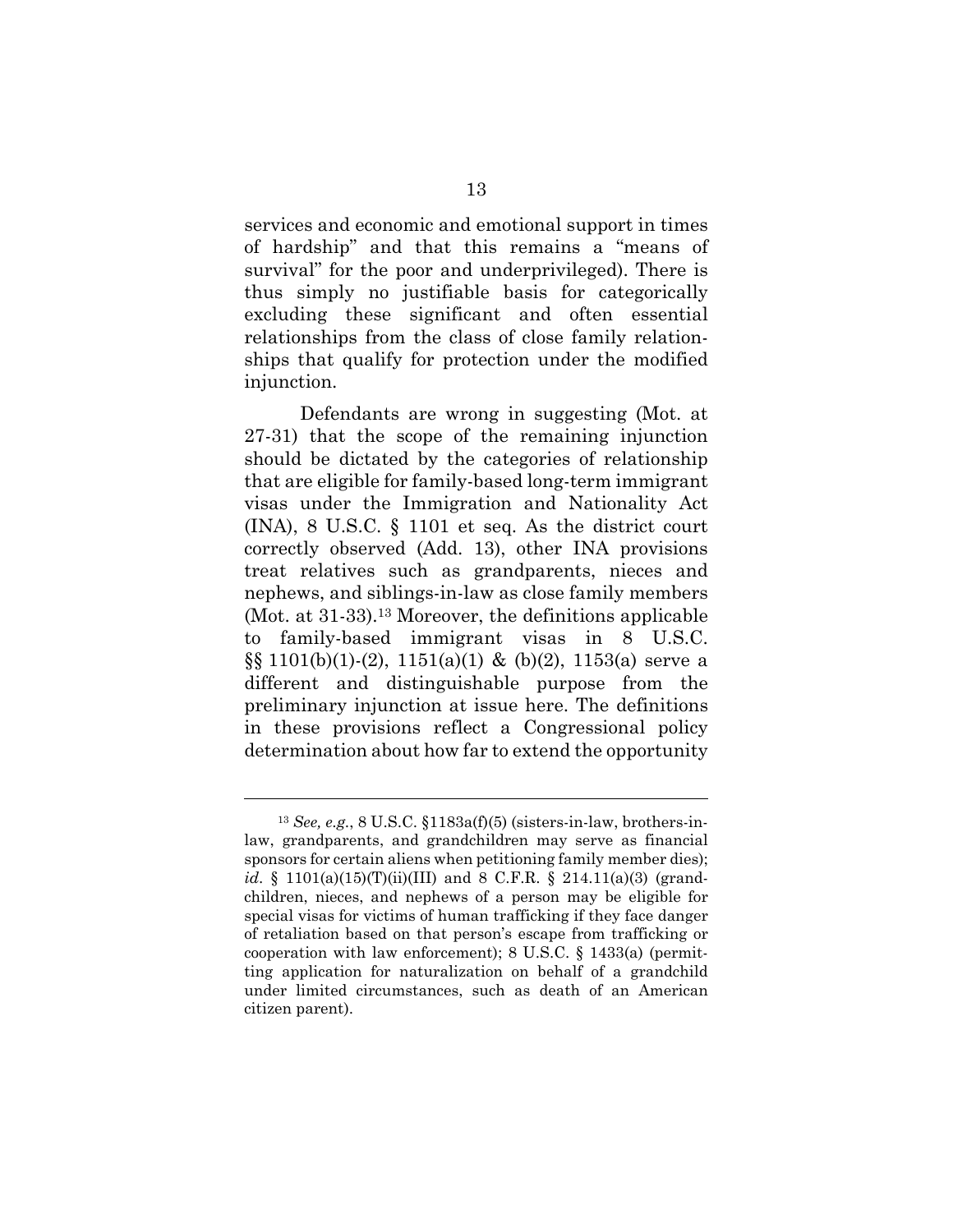for permanent immigration with a path to American citizenship. In contrast, the injunction at issue here provides interim protection to applicants for shorterterm non-immigrant visas on the understanding that persons in the United States should not be prevented from seeing close family members while courts adjudicate the legality of the disputed provisions of the Executive Order. The error in the federal government's approach is evident in the fact that, although the INA's definition of "family" excludes mothers-inlaw, *see, e.g.*, *id*. §§ 1151(b)(2)(A), 1153(a), this Court expressly held that this relationship is within the ambit of the injunction's protections. *Trump v. IRAP*, 137 S. Ct. at 2088.

*Second*, the federal government's interpretation of the injunction is inconsistent with the rationale this Court gave for distinguishing between foreign nationals who have a bona fide "connection" or "tie" to someone in the United States and those who lack such a relationship. As the Court reasoned, denying entry to a foreign national with no close ties to the United States "does not burden any American party by reason of that party's relationship with the foreign national," whereas the exclusion of a close family member of a person in the United States results in an "obvious hardship" to that person.14 *Trump v. IRAP*, 137 S. Ct.

<sup>14</sup> This Court's use of the term "*a person* . . . in the United States," 137 S. Ct. at 2088 (emphasis added), to serve as the reference point for evaluating the relevant hardship further demonstrates that the Court did not intend the scope of the injunction at issue here to be governed by the sections of the INA, which authorize only citizens and legal permanent residents and not all persons in the United States—to sponsor family members for permanent immigration. *See* 8 U.S.C. §§ 1151(a)-(b), 1153(a).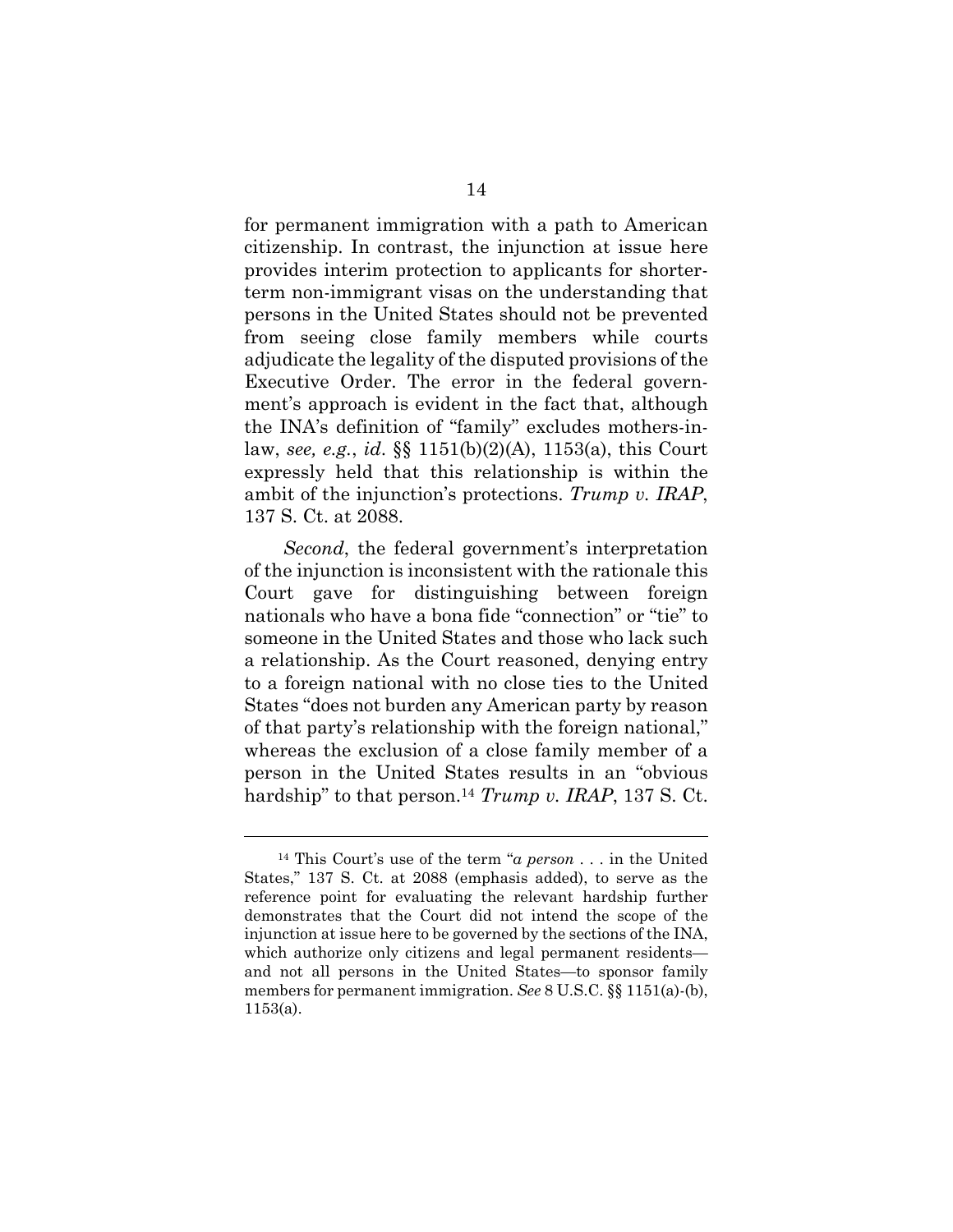at 2088. The Court applied the same analysis to the suspension of refugee admissions under §§ 6(a) and (b) of the Executive Order, and emphasized that it was "not disturb[ing] the injunction" where "[a]n American individual . . . that has a bona fide relationship with a particular person seeking to enter the country as a refugee can legitimately claim concrete hardship if that person is excluded." *Id*. at 2089. The district court here correctly recognized (Add. 12) that these essential underlying considerations should serve to guide its evaluation of the issue.

Finally, in arguing that the district court's interpretation of the reach of "close familial relationship[s]" is too sweeping and includes "virtually all family members" (Mot. at 3-4, 14-15, 26), defendants fundamentally misunderstand the relationships covered by the injunction. For example, defendants presume (Mot. at 15) that the terms "uncle" and "cousin" reflect "distant" family relationships. But as explained above (at 9-13), this Court has long respected and confirmed the status of uncles, aunts, and cousins as close blood relatives, and such relationships have also been widely recognized as close and significant in the social science literature generally.

Indeed, when parents die or are unavailable to care for a child, aunts and uncles may often become the primary caregivers for their nieces or nephews, who are then like one of the aunt's or uncle's own children. In support of their motion below, plaintiffs provided a compelling illustration of exactly this circumstance: after both biological parents of John, a young Congolese man, died of cholera when he was one month old, he went to live with his paternal uncle, who raised him as a son alongside the uncle's ten biological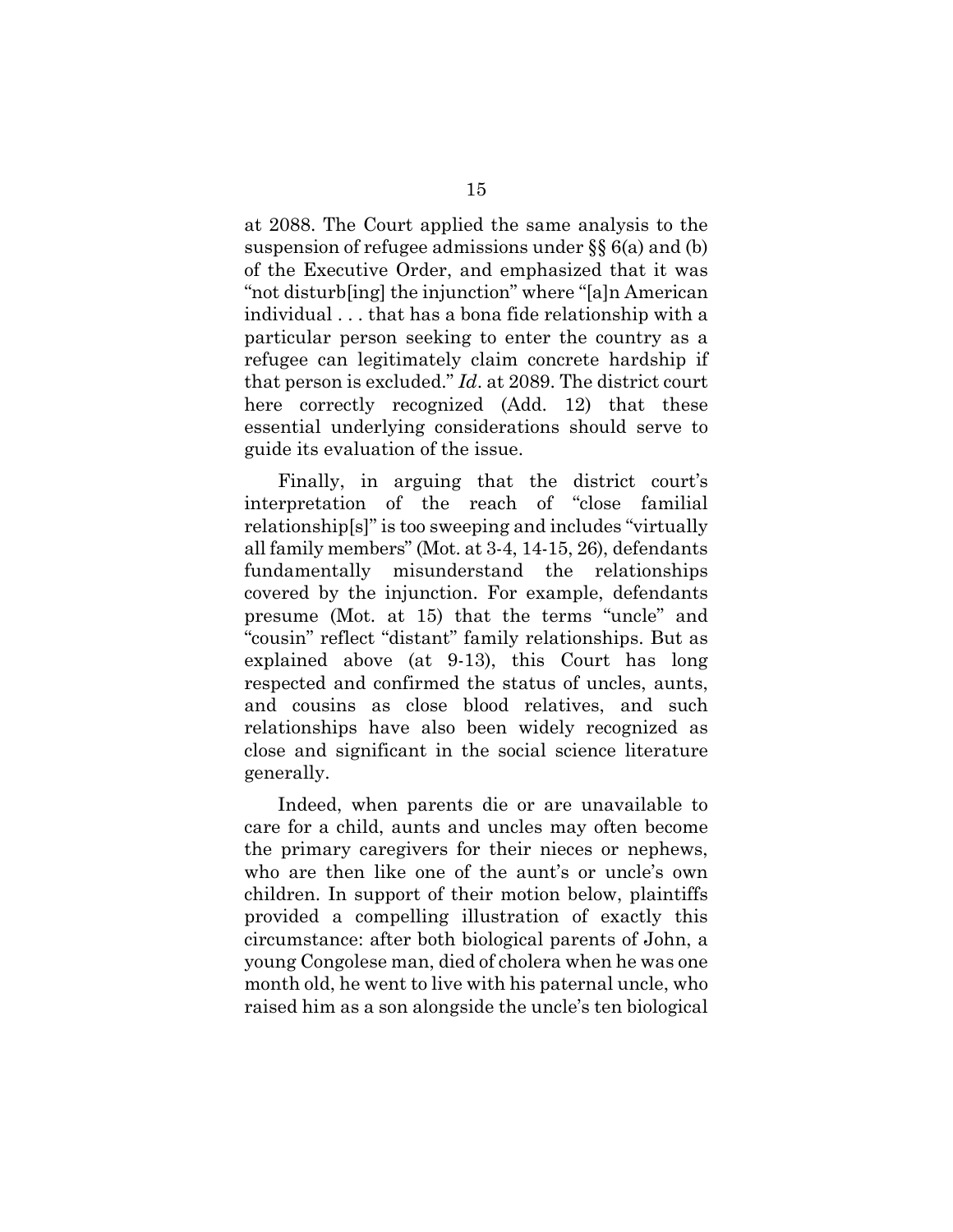children. John's uncle never legally adopted John, however, because that practice was not part of their culture and there was no need to do so; the uncle already considered John a son and John's cousins considered him a brother. After fleeing for their lives as refugees in 2009, the family was finally resettled in the United States on July 4th of this year—but without John, who was forced to stay behind (presumably under application of the federal government's guidance to him), and who is now separated from the only "parents" and "siblings" he has ever known—a frightening and emotionally devastating experience for both John and his United States–based family. (D. Ct. ECF Nos. 343-2, 343-3).

The federal government's guidance completely fails to account for the experiences of families such as John's, as does the federal government's unsupported suggestion (Mot. at 15) that being an uncle or first cousin is such a distant relationship that it does not constitute a close familial relationship. As explained above (at 6), while the term cousin can sometimes embrace distant relationships, it is entirely implausible to believe that the district court used the term that way, both because the common and primary definition of "cousin" is "a child of one's uncle or aunt,"15 and because the district court understood that this Court's opinion required drawing a line between "close" familial relationships and other familial relationships.

<sup>15</sup> *See Oxford Dictionaries*, s.v. cousin (internet); *Merriam-Webster Dictionary*, s.v. cousin (internet). The terms "uncle" and "aunt" are commonly defined to mean a parent's sibling or the spouse of such a sibling. *See Oxford Dictionaries*, s.v. uncle; *Merriam-Webster Dictionary*, s.v. uncle; *Oxford Dictionaries*, s.v. aunt; *Merriam-Webster Dictionary*, s.v. aunt.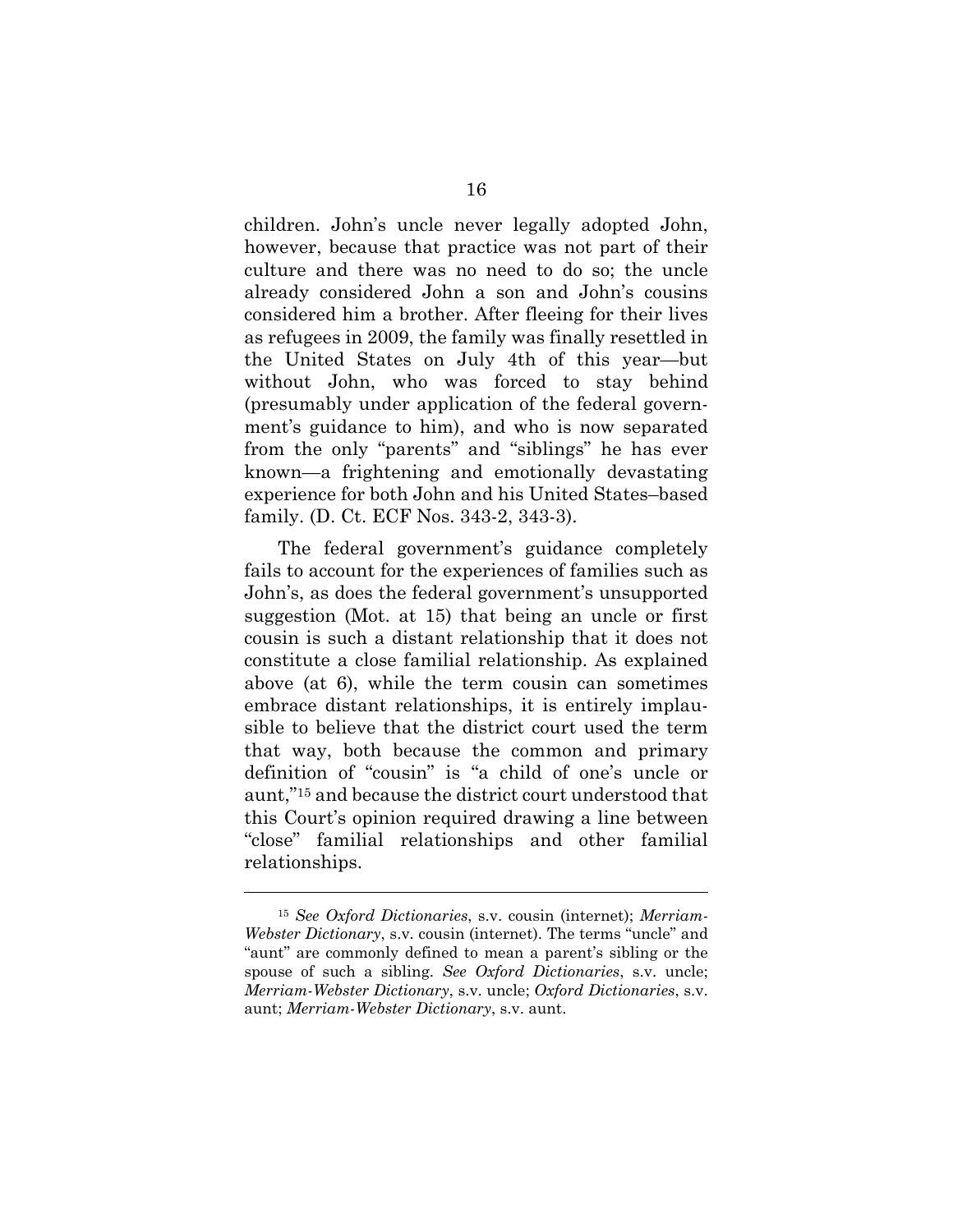For all these reasons, defendants have not shown a likelihood of success on the merits of the position advanced in their motion to this Court. When evaluating the propriety of a stay, this Court has been clear that the stay applicant's likelihood of success must be "strong," and "more than a mere possibility of relief is required." *Nken*, 556 U.S. at 434 (quotation marks omitted). Here, defendants have failed to make this required threshold showing, and thus a stay is not warranted for that reason alone.

#### **II. The Balance of the Equities Strongly Favors Denial of a Stay.**

Balancing the equities implicated by a stay application requires the Court to determine whether the harm to other interested parties or the public outweighs the injury asserted by the applicant. *Trump v. IRAP*, 137 S. Ct. at 2087 (quoting *Barnes*, 501 U.S. at 1305). In conducting that analysis here, the Court should weigh heavily the irreparable harm that will be inflicted on the amici States and our residents if the federal government is permitted to define "close familial relationship[s]," 137 S. Ct. at 2088, in a way that categorically excludes close but non-nuclear family members from the protection of the remaining portion of the preliminary injunction.

For the reasons described in Point I, the federal government's narrow interpretation of this Court's June 26 decision will prevent many persons in the United States from receiving visits from family members with whom they have close and bona fide relationships. An ailing grandmother could not receive end-of-life care from her foreign granddaughter. A niece whose foreign aunt was like a mother to her could not bring that aunt to witness and celebrate her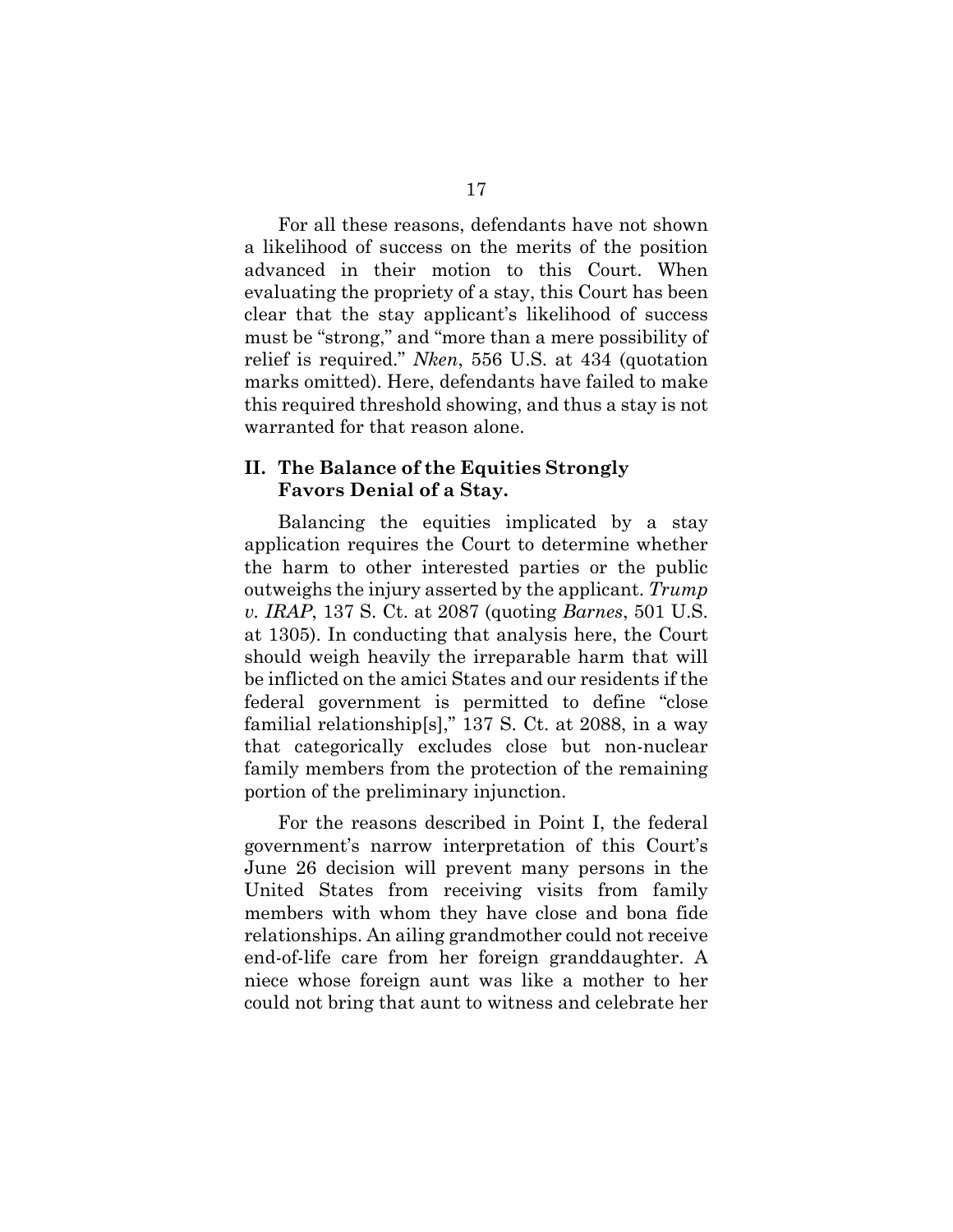wedding. And an orphaned child would not be permitted to receive a visit from the uncle who took care of her financial and emotional needs after her father's untimely death.

Under this Court's cases, such deprivations are a constitutionally-cognizable hardship to the affected United States–based persons. *See Moore*, 431 U.S. at 502 (tradition of sharing household with extended family "deserving of constitutional recognition"); *see also Overton v. Bazzetta*, 539 U.S. 126, 131 (2003) (noting in prisoners' visitation case "a right to maintain certain familial relationships, including . . . association between grandchildren and grandparents"). Moreover, the exclusions at issue hinder the amici States' ability to protect their residents' fundamental familial relationships to the extent allowed under other federal laws.16 *See Alfred L. Snapp & Son, Inc. v. Puerto Rico ex rel. Barez*, 458 U.S. 592, 607-08 (1982) (discussing a State's interests in ensuring that its residents are "not excluded from benefits that are to flow from participation in the federal system" and in "securing observance of the terms under which it participates in" that system); *see* 

<sup>16</sup> The federal government is mistaken in contending (Mot. at 33-34) that the Executive Order's case-by-case waiver provisions avert any such harm because a foreign national who "has a particularly close relationship with a more distant relative" may still qualify for entry. The Executive Order never describes the process of applying for a waiver, specifies a time frame for receiving a waiver, or sets any concrete guidelines for issuance of a waiver beyond providing a list of circumstances in which waivers "could be appropriate." Order § 3(c). And there is no guarantee that a waiver will be issued for any particular foreign national who seeks to visit a close family member in the United States, because the ultimate decision on whether to grant a waiver lies solely within a consular official's discretion. *See id*.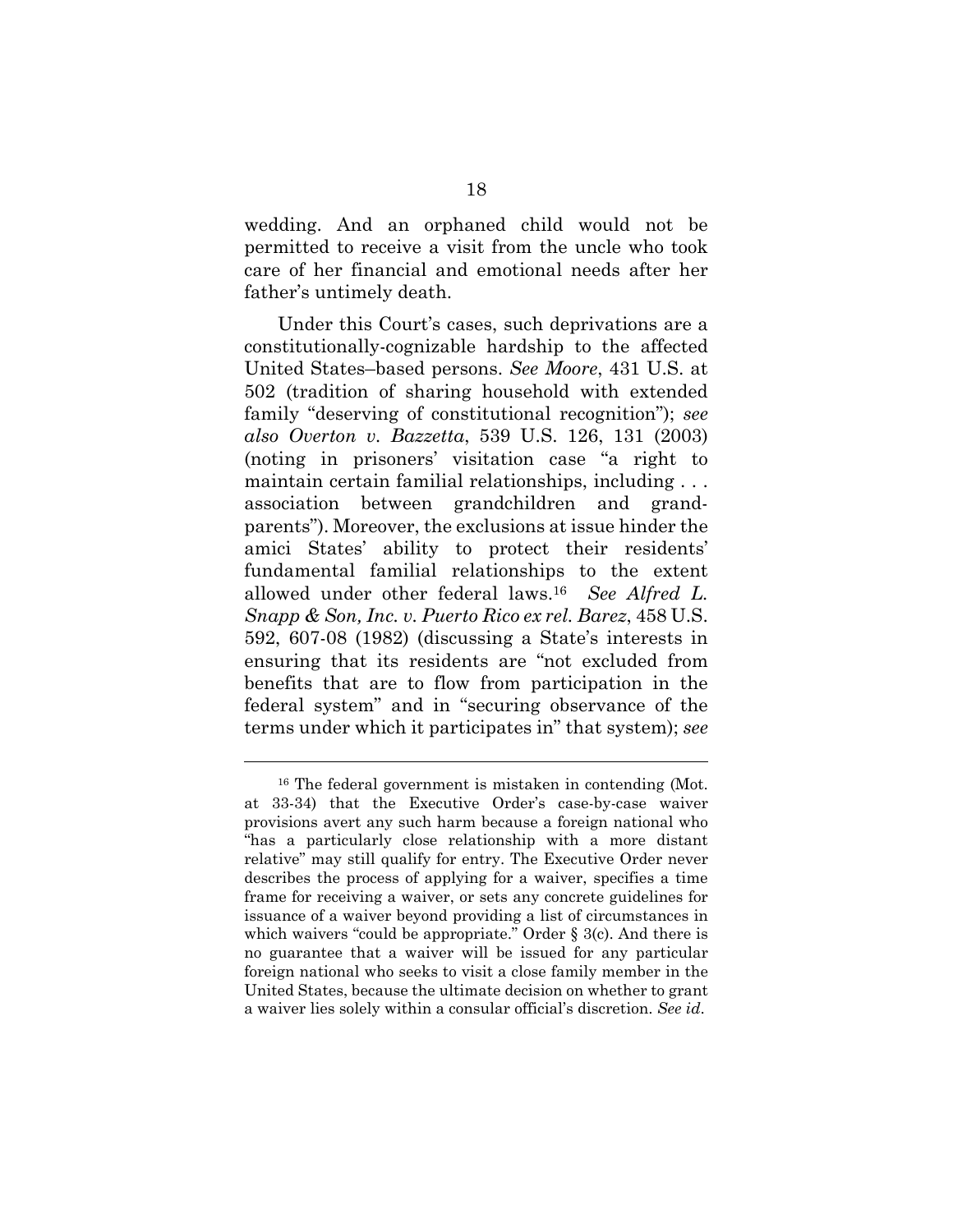*also* Gerstel, *Rethinking Families*, *supra*, 26 Sociological F. at 4-5 ("Th[e] focus on . . . the nuclear family contains strong racial and ethnic—as well as class—biases".)

The federal government's impermissible exclusions will also result in continuing concrete and irreparable harms to amici States' economic and proprietary interests. The specter of unlawful exclusions creates barriers to attracting and retaining foreign students and employees at our universities, hospitals, and businesses. Many such persons may be unwilling to accept offers to work and study in our States in light of the federal government's stated intention to ban visits from their grandparents, grandchildren, or other close relatives. *Cf.* Gerstel, *Rethinking Families*, *supra*, 26 Sociological F. at 7-9 (discussing significance of extended family networks particularly for those in medical profession who often work long hours and have limited ability to control schedules). And the amici States will lose significant sources of taxes and other revenues that would otherwise be collected from the foreign visitors whom the Executive Order improperly excludes. These are some of the same interests that the district court's preliminary injunction was originally designed to protect, and some of the same harms this Court carefully sought to avoid when leaving certain portions of the preliminary injunction in place. *See* Va. Amicus Br. (16 States and D.C.) at 4-14, *Trump v. IRAP*, Nos. 16A1190, 16A1191 (Sup. Ct. June 21, 2017); Ill. Amicus Br. (16 States and D.C.) at 5-20, *Hawaii v. Trump*, No. 17-15589 (9th Cir. Apr. 20, 2017), ECF No. 125.

On the other hand, defendants have not demonstrated that a stay pending this Court's review of the district court's July 13 order (or, alternatively,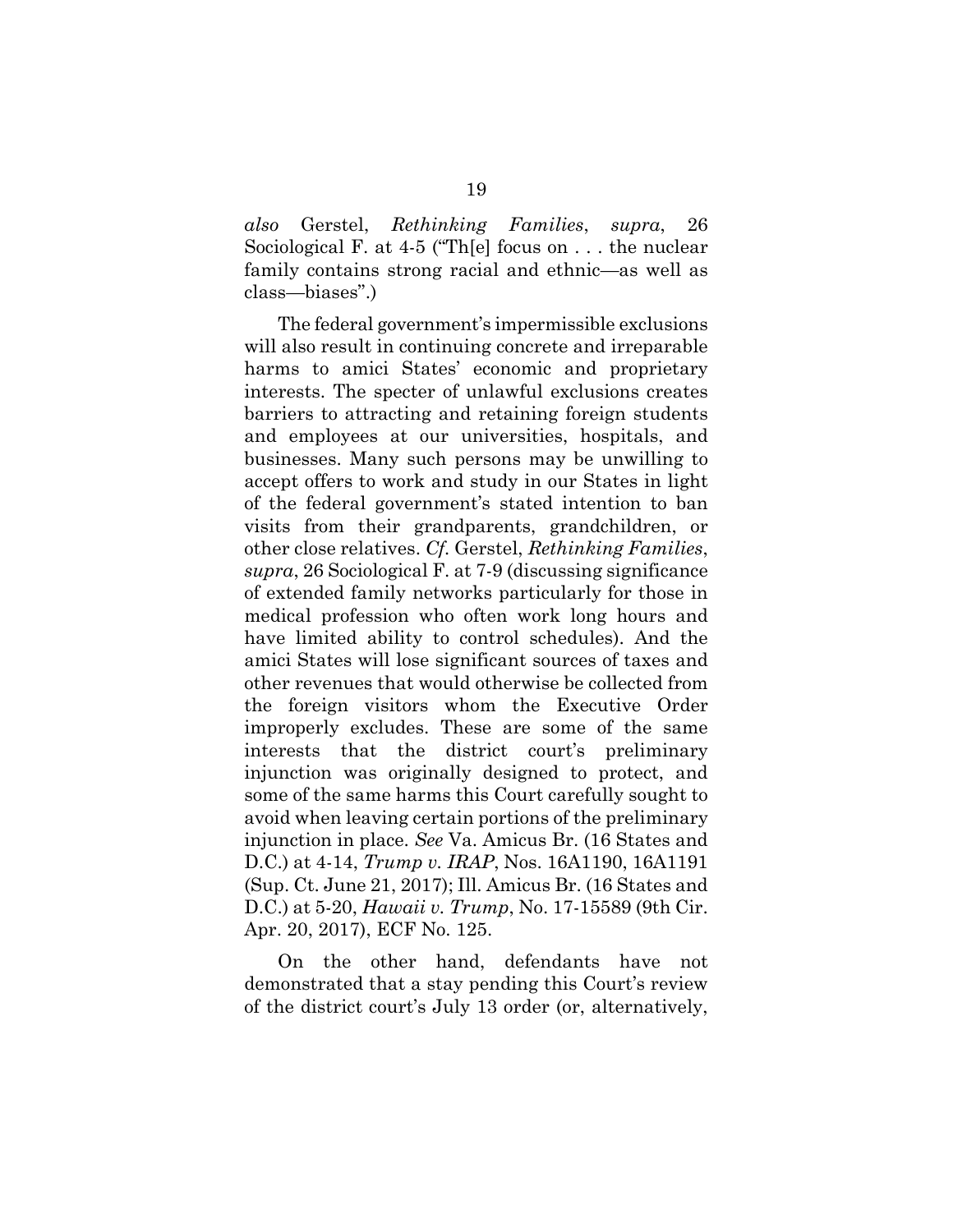pending review of the July 13 order by the Ninth Circuit) is necessary to prevent any irreparable harm to their interests. Defendants' generalized claim of harm to the federal government's interest in maintaining national security (Mot. at 37-38) is abstract and conclusory—unlike the concrete, immediate harms to the amici States and their residents outlined above. Nor are the harms of the amici States and their residents outweighed by the federal government's desire to avoid the administrative inconvenience of "alter[ing] its implementation of the Order in substantial respects" and communicating such changes to an extensive worldwide network of agencies (Mot. at 38). Indeed, defendants' assertions of harm are substantially undermined by their acknowledgement that the travel ban in § 2(c) will expire less than 90 days from now (Mot. at 8 [noting presidential memorandum clarifying effective date of all previously enjoined provisions of the Order]) and defendants' similar concession (Mot. at 24-25) that the refugee restrictions in § 6(a) and (b) of the Order will also shortly expire.

In sum, the balance of the equities here tips decidedly in favor of denying the federal government's request for a stay. While defendants have identified no appreciable harm that the district court's July 13 order will cause to the federal government's interests during the brief period for which the Order will be effective, a stay of the July 13 order would allow irreparable harm to be imposed on the amici States and our residents. The status quo should be preserved while this litigation continues.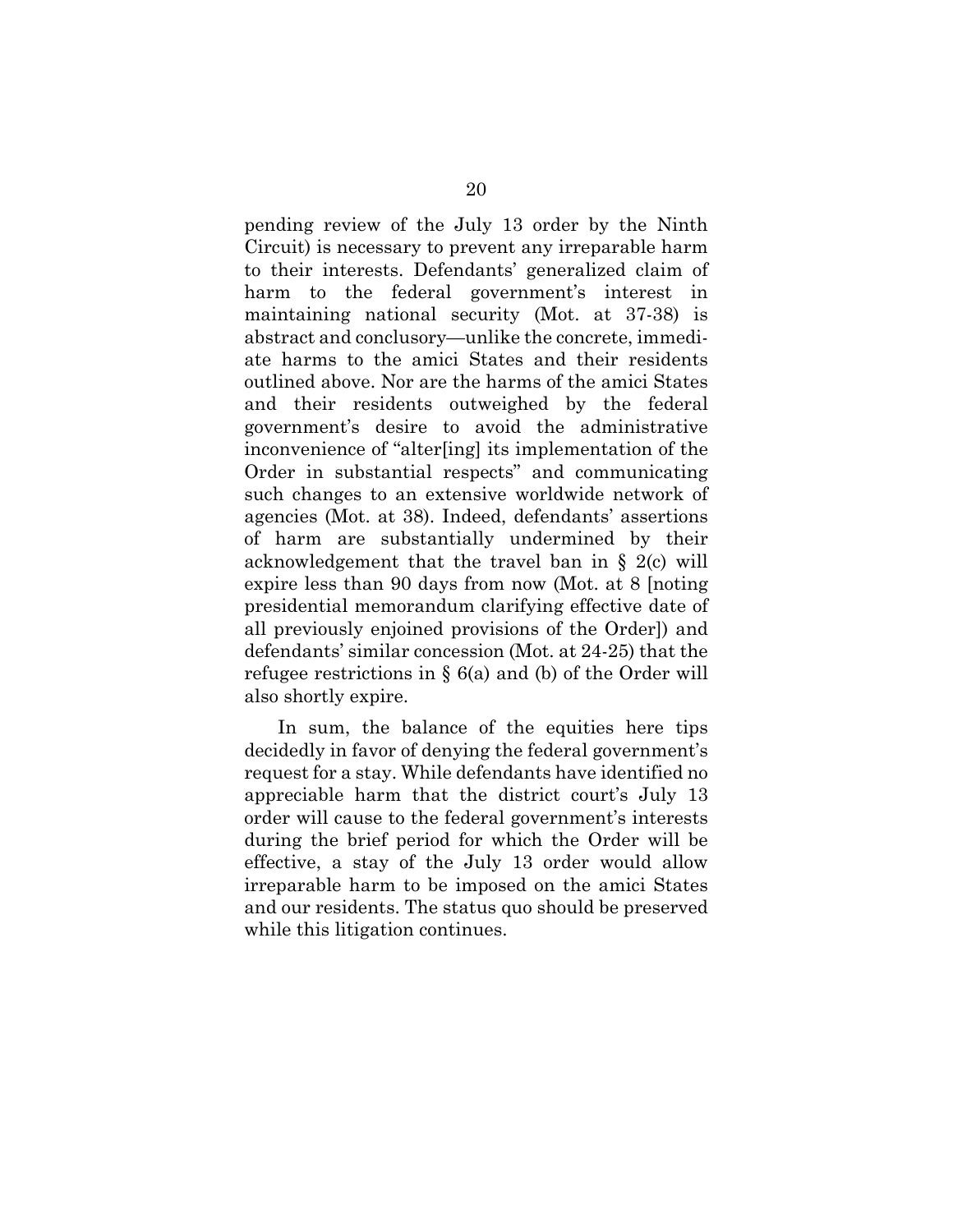#### **CONCLUSION**

The application to stay the injunction as modified should be denied.

> ERIC T. SCHNEIDERMAN  *Attorney General State of New York* BARBARA D. UNDERWOOD\* *Solicitor General* ANISHA DASGUPTA *Deputy Solicitor General*  ZAINAB A. CHAUDHRY *Assistant Solicitor General*  barbara.underwood@ag.ny.gov

July 2017 \* *Counsel of Record*

(*Counsel listing continues on next page*)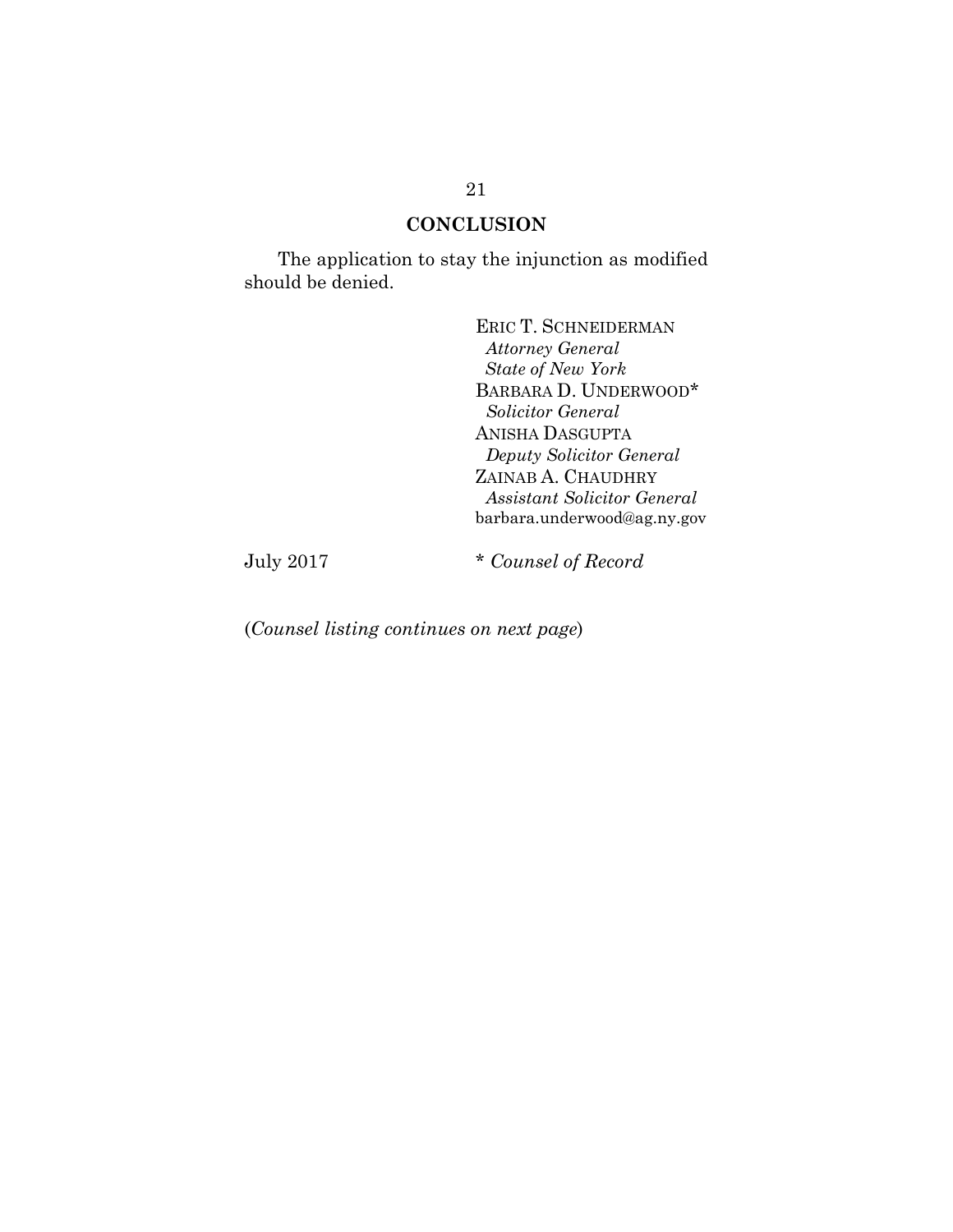XAVIER BECERRA *Attorney General State of California* 1300 I Street Sacramento, CA 95814

GEORGE JEPSEN *Attorney General State of Connecticut* 55 Elm Street Hartford, CT 06106

MATTHEW P. DENN *Attorney General State of Delaware* Carvel State Bldg., 6th Fl. 820 N. French Street Wilmington, DE 19801

LISA MADIGAN *Attorney General State of Illinois*  100 W. Randolph Street, 12th Fl. Chicago, IL 60601

THOMAS J. MILLER *Attorney General State of Iowa*  1305 E. Walnut Street Des Moines, IA 50319

JANET T. MILLS *Attorney General State of Maine* 6 State House Station Augusta, ME 04333

BRIAN E. FROSH *Attorney General State of Maryland* 200 Saint Paul Place Baltimore, MD 21202

MAURA HEALEY *Attorney General Commonwealth of Massachusetts* One Ashburton Place Boston, MA 02108

HECTOR BALDERAS *Attorney General State of New Mexico* 408 Galisteo Street Santa Fe, NM 87501

ELLEN F. ROSENBLUM *Attorney General State of Oregon* 1162 Court Street, N.E. Salem, OR 97301